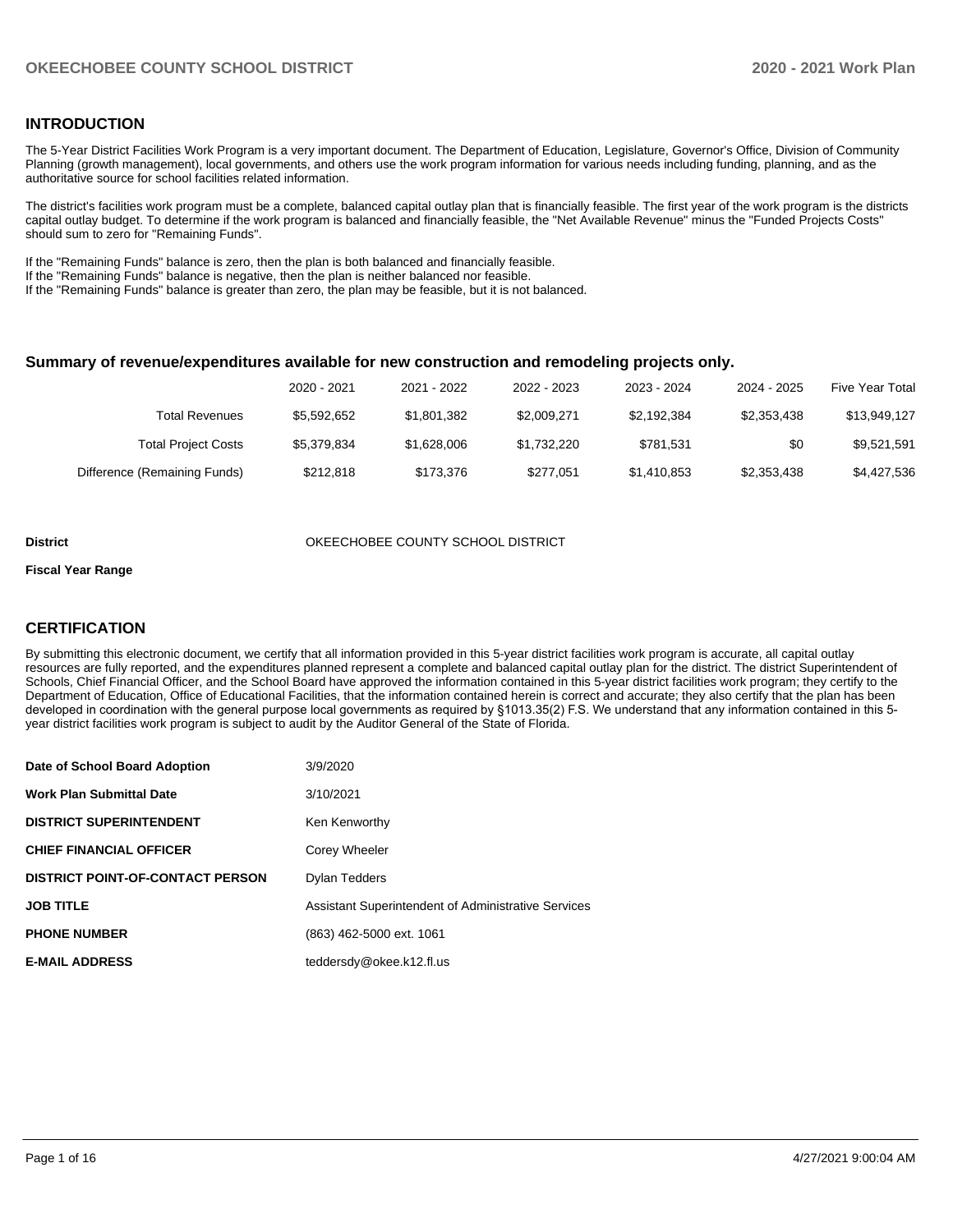# **Expenditures**

#### **Expenditure for Maintenance, Repair and Renovation from 1.50-Mills and PECO**

Annually, prior to the adoption of the district school budget, each school board must prepare a tentative district facilities work program that includes a schedule of major repair and renovation projects necessary to maintain the educational and ancillary facilities of the district.

|                           | <b>Item</b>                                                                                                                                                                                                                                                                                                                                          |           | 2021 - 2022<br>Projected | 2022 - 2023<br>Projected | 2023 - 2024<br>Projected | 2024 - 2025<br>Projected | Total       |
|---------------------------|------------------------------------------------------------------------------------------------------------------------------------------------------------------------------------------------------------------------------------------------------------------------------------------------------------------------------------------------------|-----------|--------------------------|--------------------------|--------------------------|--------------------------|-------------|
| <b>HVAC</b>               |                                                                                                                                                                                                                                                                                                                                                      | \$150,000 | \$300,000                | \$300,000                | \$300.000                | \$300,000                | \$1,350,000 |
|                           | Locations: CENTRAL ELEMENTARY, EVERGLADES ELEMENTARY, FACILITY PLANNING AND OPERATIONS, NEW ENDEAVOR HIGH SCHOOL,<br>NORTH ELEMENTARY, OKEECHOBEE ACHIEVEMENT ACADEMY, OKEECHOBEE FRESHMAN CAMPUS, OKEECHOBEE SENIOR HIGH,<br>OKEECHOBEE SOUTH ELEMENTARY (NEW), OPERATIONS CENTER, OSCEOLA MIDDLE, SEMINOLE ELEMENTARY, YEARLING<br><b>MIDDLE</b>   |           |                          |                          |                          |                          |             |
| Flooring                  |                                                                                                                                                                                                                                                                                                                                                      | \$100,000 | \$225,000                | \$225,000                | \$225,000                | \$225,000                | \$1,000,000 |
| Locations:                | CENTRAL ELEMENTARY, EVERGLADES ELEMENTARY, FACILITY PLANNING AND OPERATIONS, NEW ENDEAVOR HIGH SCHOOL,<br>NORTH ELEMENTARY, OKEECHOBEE ACHIEVEMENT ACADEMY, OKEECHOBEE FRESHMAN CAMPUS, OKEECHOBEE SENIOR HIGH,<br>OKEECHOBEE SOUTH ELEMENTARY (NEW), OPERATIONS CENTER, OSCEOLA MIDDLE, SEMINOLE ELEMENTARY, YEARLING<br><b>MIDDLE</b>              |           |                          |                          |                          |                          |             |
| Roofing                   |                                                                                                                                                                                                                                                                                                                                                      | \$450,000 | \$750,000                | \$750,000                | \$750,000                | \$750,000                | \$3,450,000 |
|                           | Locations: CENTRAL ELEMENTARY, EVERGLADES ELEMENTARY, FACILITY PLANNING AND OPERATIONS, NEW ENDEAVOR HIGH SCHOOL,<br>NORTH ELEMENTARY, OKEECHOBEE ACHIEVEMENT ACADEMY, OKEECHOBEE FRESHMAN CAMPUS, OKEECHOBEE SENIOR HIGH,<br>OKEECHOBEE SOUTH ELEMENTARY (NEW), OPERATIONS CENTER, OSCEOLA MIDDLE, SEMINOLE ELEMENTARY, YEARLING<br><b>MIDDLE</b>   |           |                          |                          |                          |                          |             |
| Safety to Life            |                                                                                                                                                                                                                                                                                                                                                      | \$250,000 | \$200,000                | \$200,000                | \$200,000                | \$200,000                | \$1,050,000 |
|                           | Locations: CENTRAL ELEMENTARY, EVERGLADES ELEMENTARY, FACILITY PLANNING AND OPERATIONS, NEW ENDEAVOR HIGH SCHOOL,<br>NORTH ELEMENTARY, OKEECHOBEE ACHIEVEMENT ACADEMY, OKEECHOBEE FRESHMAN CAMPUS, OKEECHOBEE SENIOR HIGH,<br>OKEECHOBEE SOUTH ELEMENTARY (NEW), OPERATIONS CENTER, OSCEOLA MIDDLE, SEMINOLE ELEMENTARY, YEARLING<br><b>MIDDLE</b>   |           |                          |                          |                          |                          |             |
| Fencing                   |                                                                                                                                                                                                                                                                                                                                                      | \$20,000  | \$50,000                 | \$50,000                 | \$30,000                 | \$30,000                 | \$180,000   |
| Locations:                | CENTRAL ELEMENTARY, EVERGLADES ELEMENTARY, FACILITY PLANNING AND OPERATIONS, NEW ENDEAVOR HIGH SCHOOL,<br>NORTH ELEMENTARY, OKEECHOBEE ACHIEVEMENT ACADEMY, OKEECHOBEE FRESHMAN CAMPUS, OKEECHOBEE SENIOR HIGH,<br>OKEECHOBEE SOUTH ELEMENTARY (NEW), OPERATIONS CENTER, OSCEOLA MIDDLE, SEMINOLE ELEMENTARY, YEARLING<br><b>MIDDLE</b>              |           |                          |                          |                          |                          |             |
| Parking                   |                                                                                                                                                                                                                                                                                                                                                      | \$25,000  | \$125,000                | \$75,000                 | \$75,000                 | \$75,000                 | \$375,000   |
|                           | Locations: CENTRAL ELEMENTARY, EVERGLADES ELEMENTARY, FACILITY PLANNING AND OPERATIONS, NEW ENDEAVOR HIGH SCHOOL,<br>NORTH ELEMENTARY, OKEECHOBEE ACHIEVEMENT ACADEMY, OKEECHOBEE FRESHMAN CAMPUS, OKEECHOBEE SENIOR HIGH,<br>OKEECHOBEE SOUTH ELEMENTARY (NEW), OPERATIONS CENTER, OSCEOLA MIDDLE, SEMINOLE ELEMENTARY, YEARLING<br><b>MIDDLE</b>   |           |                          |                          |                          |                          |             |
| Electrical                |                                                                                                                                                                                                                                                                                                                                                      | \$25,000  | \$25,000                 | \$25,000                 | \$25,000                 | \$25,000                 | \$125,000   |
|                           | Locations: CENTRAL ELEMENTARY, EVERGLADES ELEMENTARY, FACILITY PLANNING AND OPERATIONS, NEW ENDEAVOR HIGH SCHOOL,<br>NORTH ELEMENTARY, OKEECHOBEE ACHIEVEMENT ACADEMY, OKEECHOBEE FRESHMAN CAMPUS, OKEECHOBEE SENIOR HIGH,<br>OKEECHOBEE SOUTH ELEMENTARY (NEW), OPERATIONS CENTER, OSCEOLA MIDDLE, SEMINOLE ELEMENTARY, YEARLING<br><b>MIDDLE</b>   |           |                          |                          |                          |                          |             |
| Fire Alarm                |                                                                                                                                                                                                                                                                                                                                                      | \$20,000  | \$20,000                 | \$20,000                 | \$20,000                 | \$20,000                 | \$100,000   |
|                           | Locations: CENTRAL ELEMENTARY, EVERGLADES ELEMENTARY, FACILITY PLANNING AND OPERATIONS, NEW ENDEAVOR HIGH SCHOOL,<br>NORTH ELEMENTARY, OKEECHOBEE ACHIEVEMENT ACADEMY, OKEECHOBEE FRESHMAN CAMPUS, OKEECHOBEE SENIOR HIGH,<br>OKEECHOBEE SOUTH ELEMENTARY (NEW), OPERATIONS CENTER, OSCEOLA MIDDLE, SEMINOLE ELEMENTARY, YEARLING<br><b>MIDDLE</b>   |           |                          |                          |                          |                          |             |
| Telephone/Intercom System |                                                                                                                                                                                                                                                                                                                                                      | \$106,000 | \$50,000                 | \$50,000                 | \$30,000                 | \$30,000                 | \$266,000   |
|                           | Locations:   CENTRAL ELEMENTARY, EVERGLADES ELEMENTARY, FACILITY PLANNING AND OPERATIONS, NEW ENDEAVOR HIGH SCHOOL,<br>NORTH ELEMENTARY, OKEECHOBEE ACHIEVEMENT ACADEMY, OKEECHOBEE FRESHMAN CAMPUS, OKEECHOBEE SENIOR HIGH,<br>OKEECHOBEE SOUTH ELEMENTARY (NEW), OPERATIONS CENTER, OSCEOLA MIDDLE, SEMINOLE ELEMENTARY, YEARLING<br><b>MIDDLE</b> |           |                          |                          |                          |                          |             |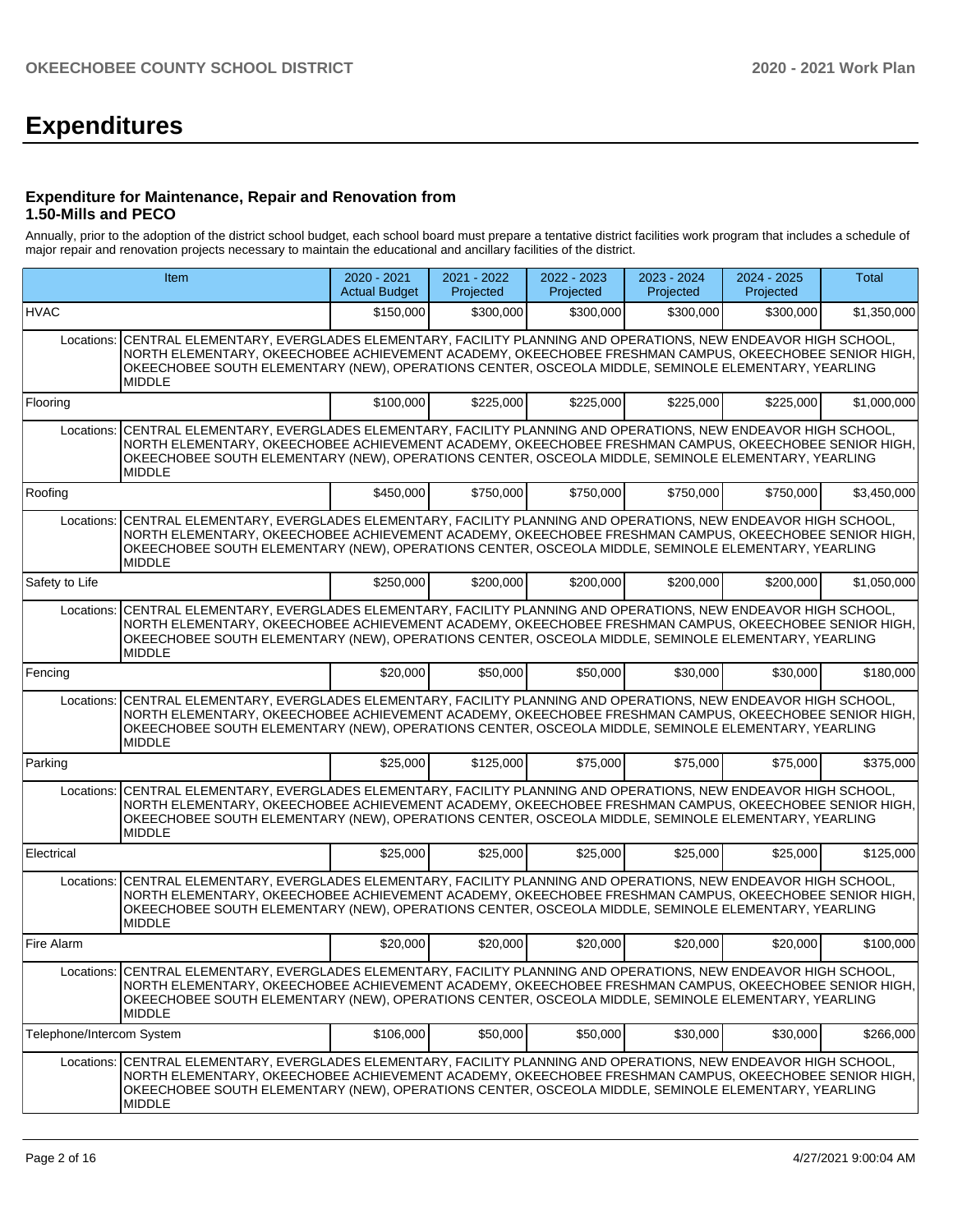| Closed Circuit Television |                                                                                                                                                                                                                                                                                                                                                       | \$0         | \$0         | \$0         | \$0         | \$0         | \$0          |  |  |  |
|---------------------------|-------------------------------------------------------------------------------------------------------------------------------------------------------------------------------------------------------------------------------------------------------------------------------------------------------------------------------------------------------|-------------|-------------|-------------|-------------|-------------|--------------|--|--|--|
|                           | Locations: No Locations for this expenditure.                                                                                                                                                                                                                                                                                                         |             |             |             |             |             |              |  |  |  |
| Paint                     |                                                                                                                                                                                                                                                                                                                                                       | \$25,000    | \$150,000   | \$150,000   | \$150,000   | \$150,000   | \$625,000    |  |  |  |
|                           | Locations: CENTRAL ELEMENTARY, EVERGLADES ELEMENTARY, FACILITY PLANNING AND OPERATIONS, NEW ENDEAVOR HIGH SCHOOL,<br>INORTH ELEMENTARY. OKEECHOBEE ACHIEVEMENT ACADEMY. OKEECHOBEE FRESHMAN CAMPUS. OKEECHOBEE SENIOR HIGH. I<br>OKEECHOBEE SOUTH ELEMENTARY (NEW), OPERATIONS CENTER, OSCEOLA MIDDLE, SEMINOLE ELEMENTARY, YEARLING<br><b>MIDDLE</b> |             |             |             |             |             |              |  |  |  |
| Maintenance/Repair        |                                                                                                                                                                                                                                                                                                                                                       | \$311,594   | \$400,000   | \$400,000   | \$400.000   | \$400,000   | \$1,911,594  |  |  |  |
|                           | Locations: CENTRAL ELEMENTARY, EVERGLADES ELEMENTARY, FACILITY PLANNING AND OPERATIONS, NEW ENDEAVOR HIGH SCHOOL,<br> NORTH ELEMENTARY, OKEECHOBEE ACHIEVEMENT ACADEMY, OKEECHOBEE FRESHMAN CAMPUS, OKEECHOBEE SENIOR HIGH, │<br>OKEECHOBEE SOUTH ELEMENTARY (NEW), OPERATIONS CENTER, OSCEOLA MIDDLE, SEMINOLE ELEMENTARY, YEARLING<br><b>MIDDLE</b> |             |             |             |             |             |              |  |  |  |
|                           | Sub Total:                                                                                                                                                                                                                                                                                                                                            | \$1,482,594 | \$2,295,000 | \$2,245,000 | \$2,205,000 | \$2,205,000 | \$10,432,594 |  |  |  |

| <b>IPECO Maintenance Expenditures</b> | \$01        | \$0         | \$٥١             | ሶሳ<br>υΨ    | ሰሰ<br>υΨ    | \$0          |
|---------------------------------------|-------------|-------------|------------------|-------------|-------------|--------------|
| 1.50 Mill Sub Total: I                | \$2,374,218 | \$2,921,624 | \$2.871<br>1,624 | \$2,831,624 | \$2,831,624 | \$13,830,714 |

|                                  | Other Items                                                                                                                                                                                                                                                                                                                                | $2020 - 2021$<br><b>Actual Budget</b> | $2021 - 2022$<br>Projected | $2022 - 2023$<br>Projected | $2023 - 2024$<br>Projected | $2024 - 2025$<br>Projected | Total        |  |  |  |
|----------------------------------|--------------------------------------------------------------------------------------------------------------------------------------------------------------------------------------------------------------------------------------------------------------------------------------------------------------------------------------------|---------------------------------------|----------------------------|----------------------------|----------------------------|----------------------------|--------------|--|--|--|
| DISTRICT WIDE TREE TRIMMING      |                                                                                                                                                                                                                                                                                                                                            | \$30,000                              | \$30,000                   | \$30,000                   | \$30,000                   | \$30,000                   | \$150,000    |  |  |  |
|                                  | Locations CENTRAL ELEMENTARY, EVERGLADES ELEMENTARY, FACILITY PLANNING AND OPERATIONS, NORTH ELEMENTARY,<br>OKEECHOBEE ACHIEVEMENT ACADEMY, OKEECHOBEE FRESHMAN CAMPUS, OKEECHOBEE SENIOR HIGH, OKEECHOBEE<br>SOUTH ELEMENTARY (NEW), OPERATIONS CENTER, OSCEOLA MIDDLE, SEMINOLE ELEMENTARY, YEARLING MIDDLE                              |                                       |                            |                            |                            |                            |              |  |  |  |
| <b>WATERPROOF</b>                | <b>DISTRICT WIDE EXTERIOR BRICK FACE</b>                                                                                                                                                                                                                                                                                                   | \$25,000                              | \$25,000                   | \$25,000                   | \$25,000                   | \$25,000                   | \$125,000    |  |  |  |
|                                  | Locations CENTRAL ELEMENTARY, EVERGLADES ELEMENTARY, FACILITY PLANNING AND OPERATIONS, NEW ENDEAVOR HIGH SCHOOL,<br>NORTH ELEMENTARY, OKEECHOBEE ACHIEVEMENT ACADEMY, OKEECHOBEE FRESHMAN CAMPUS, OKEECHOBEE SENIOR<br>HIGH, OKEECHOBEE SOUTH ELEMENTARY (NEW), OPERATIONS CENTER, OSCEOLA MIDDLE, SEMINOLE ELEMENTARY,<br>YEARLING MIDDLE |                                       |                            |                            |                            |                            |              |  |  |  |
| <b>DISTRICT WIDE CONTINGENCY</b> |                                                                                                                                                                                                                                                                                                                                            | \$571,624                             | \$571,624                  | \$571,624]                 | \$571,624                  | \$571,624                  | \$2,858,120  |  |  |  |
|                                  | Locations CENTRAL ELEMENTARY, EVERGLADES ELEMENTARY, FACILITY PLANNING AND OPERATIONS, NEW ENDEAVOR HIGH SCHOOL,<br>NORTH ELEMENTARY, OKEECHOBEE ACHIEVEMENT ACADEMY, OKEECHOBEE FRESHMAN CAMPUS, OKEECHOBEE SENIOR<br>HIGH, OKEECHOBEE SOUTH ELEMENTARY (NEW), OPERATIONS CENTER, OSCEOLA MIDDLE, SEMINOLE ELEMENTARY,<br>YEARLING MIDDLE |                                       |                            |                            |                            |                            |              |  |  |  |
|                                  | DISTRICT WIDE WINDOW/DOOR REPLACEMENT                                                                                                                                                                                                                                                                                                      | \$265,000                             | \$0                        | \$0 <sub>1</sub>           | \$0 <sub>1</sub>           | \$0                        | \$265,000    |  |  |  |
|                                  | Locations CENTRAL ELEMENTARY, EVERGLADES ELEMENTARY, FACILITY PLANNING AND OPERATIONS, NEW ENDEAVOR HIGH SCHOOL,<br>NORTH ELEMENTARY, OKEECHOBEE ACHIEVEMENT ACADEMY, OKEECHOBEE FRESHMAN CAMPUS, OKEECHOBEE SENIOR<br>HIGH, OKEECHOBEE SOUTH ELEMENTARY (NEW), OPERATIONS CENTER, OSCEOLA MIDDLE, SEMINOLE ELEMENTARY,<br>YEARLING MIDDLE |                                       |                            |                            |                            |                            |              |  |  |  |
|                                  | Total:                                                                                                                                                                                                                                                                                                                                     | \$2,374,218                           | \$2,921,624                | \$2,871,624                | \$2,831,624                | \$2,831,624                | \$13,830,714 |  |  |  |

## **Local 1.50 Mill Expenditure For Maintenance, Repair and Renovation**

Anticipated expenditures expected from local funding sources over the years covered by the current work plan.

| Item                                      | $2020 - 2021$<br><b>Actual Budget</b> | 2021 - 2022<br>Projected | 2022 - 2023<br>Projected | 2023 - 2024<br>Projected | 2024 - 2025<br>Projected | Total        |
|-------------------------------------------|---------------------------------------|--------------------------|--------------------------|--------------------------|--------------------------|--------------|
| Remaining Maint and Repair from 1.5 Mills | \$2,374,218                           | \$2.921.624              | \$2,871,624              | \$2.831.624              | \$2,831,624              | \$13,830,714 |
| Maintenance/Repair Salaries               | \$0                                   | \$٥١                     | \$0                      | \$0 <sub>1</sub>         | \$0                      | \$0          |
| School Bus Purchases                      | \$621,594                             | \$300,000                | \$300,000                | \$300,000                | \$300,000                | \$1,821,594  |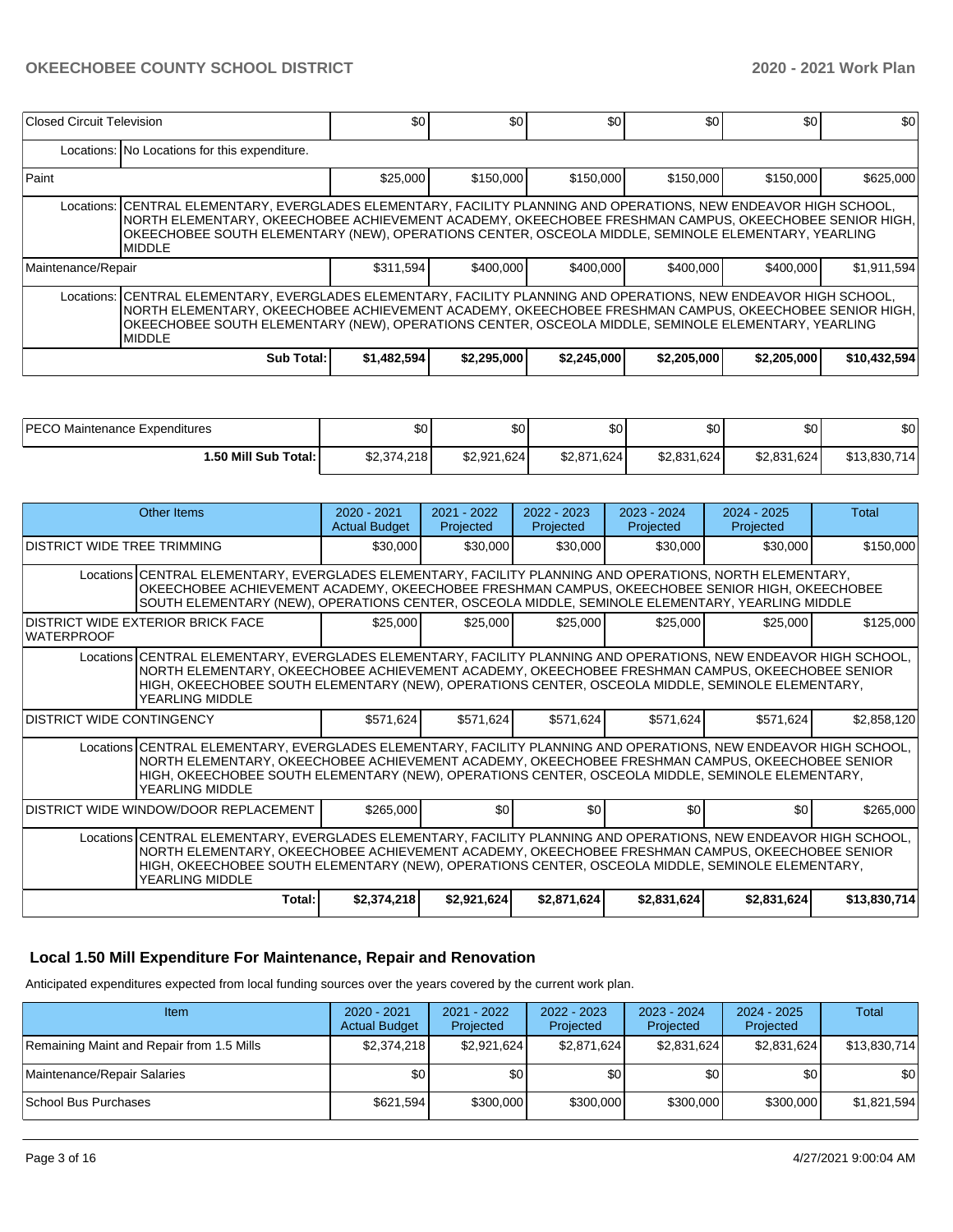| <b>Other Vehicle Purchases</b>                               | \$25,000    | \$50,000    | \$35,000    | \$35,000    | \$35,000    | \$180,000    |
|--------------------------------------------------------------|-------------|-------------|-------------|-------------|-------------|--------------|
| Capital Outlay Equipment                                     | \$225,000   | \$115,000   | \$115,000   | \$115,000   | \$115,000   | \$685,000    |
| Rent/Lease Payments                                          | \$0         | \$0         | \$0         | \$0         | \$0         | \$0          |
| <b>COP Debt Service</b>                                      | \$0         | \$0         | \$0         | \$0         | \$0         | \$0          |
| Rent/Lease Relocatables                                      | \$0         | \$0         | \$0         | \$0         | \$0         | \$0          |
| <b>Environmental Problems</b>                                | \$0         | \$0         | \$0         | \$0         | \$0         | \$0          |
| s.1011.14 Debt Service                                       | \$0         | \$0         | \$0         | \$0         | \$0         | \$0          |
| <b>Special Facilities Construction Account</b>               | \$0         | \$0         | \$0         | \$0         | \$0         | \$0          |
| Premiums for Property Casualty Insurance - 1011.71<br>(4a,b) | \$250,000   | \$250,000   | \$250,000   | \$250,000   | \$250,000   | \$1,250,000  |
| Qualified School Construction Bonds (QSCB)                   | \$0         | \$0         | \$0         | \$0         | \$0         | \$0          |
| Qualified Zone Academy Bonds (QZAB)                          | \$0         | \$0         | \$0         | \$0         | \$0         | \$0          |
| School Safety/Hardening                                      | \$155,000   | \$100,000   | \$100,000   | \$100,000   | \$100,000   | \$555,000    |
| <b>Reserve For Encumbraces</b>                               | \$960,934   | \$480,000   | \$480,000   | \$480,000   | \$480,000   | \$2,880,934  |
| COVID19                                                      | \$100,000   | \$0         | \$0         | \$0         | \$0         | \$100,000    |
| Districtwide Computer Hardware/Software                      | \$75,000    | \$80,000    | \$80,000    | \$80,000    | \$80,000    | \$395,000    |
| <b>Local Expenditure Totals:</b>                             | \$4,786,746 | \$4,296,624 | \$4,231,624 | \$4,191,624 | \$4,191,624 | \$21,698,242 |

# **Revenue**

### **1.50 Mill Revenue Source**

Schedule of Estimated Capital Outlay Revenue from each currently approved source which is estimated to be available for expenditures on the projects included in the tentative district facilities work program. All amounts are NET after considering carryover balances, interest earned, new COP's, 1011.14 and 1011.15 loans, etc. Districts cannot use 1.5-Mill funds for salaries except for those explicitly associated with maintenance/repair projects. (1011.71 (5), F.S.)

| <b>Item</b>                                                                         | Fund | $2020 - 2021$<br><b>Actual Value</b> | $2021 - 2022$<br>Projected | $2022 - 2023$<br>Projected | $2023 - 2024$<br>Projected | $2024 - 2025$<br>Projected | Total            |
|-------------------------------------------------------------------------------------|------|--------------------------------------|----------------------------|----------------------------|----------------------------|----------------------------|------------------|
| (1) Non-exempt property<br>lassessed valuation                                      |      | \$3,402,883,204                      | \$3,486,744,498            | \$3,576,945,273            | \$3,676,329,337            | \$3,788,172,523            | \$17,931,074,835 |
| $(2)$ The Millage projected for<br>discretionary capital outlay per<br>ls.1011.71   |      | 1.50                                 | 1.50                       | 1.50                       | 1.50                       | 1.50                       |                  |
| $(3)$ Full value of the 1.50-Mill<br>discretionary capital outlay per<br>ls.1011.71 |      | \$5,716,844                          | \$5,857,731                | \$6,009,268                | \$6,176,233                | \$6,364,130                | \$30,124,206     |
| $(4)$ Value of the portion of the 1.50<br>-Mill ACTUALLY levied                     | 370  | \$4.900.152                          | \$5,020,912                | \$5,150,801                | \$5,293,914                | \$5,454,968                | \$25,820,747     |
| $(5)$ Difference of lines $(3)$ and $(4)$                                           |      | \$816,692                            | \$836.819                  | \$858.467                  | \$882,319                  | \$909,162                  | \$4,303,459      |

### **PECO Revenue Source**

The figure in the row designated "PECO Maintenance" will be subtracted from funds available for new construction because PECO maintenance dollars cannot be used for new construction.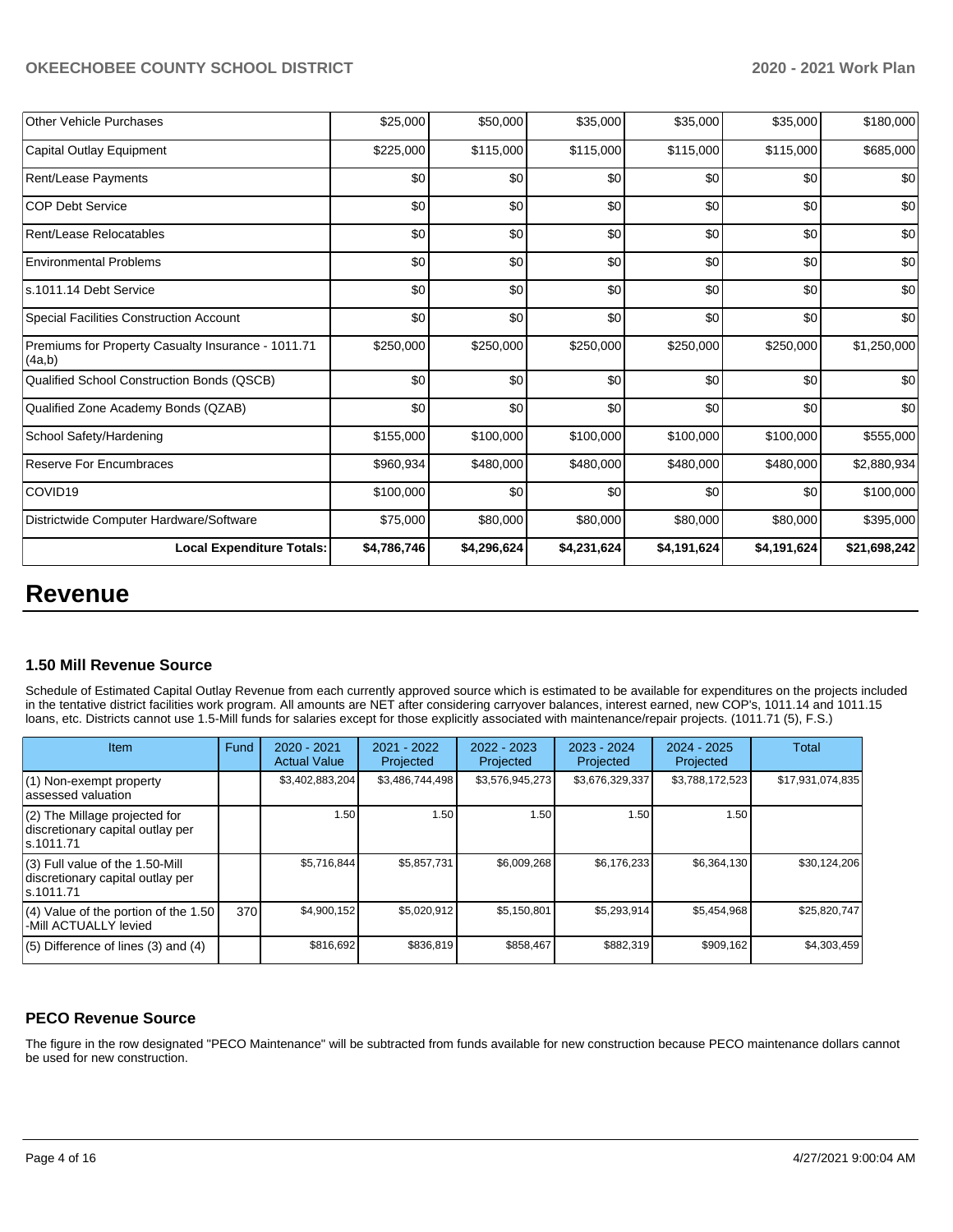| <b>Item</b>                          | Fund | $2020 - 2021$<br><b>Actual Budget</b> | 2021 - 2022<br>Projected | 2022 - 2023<br>Projected | 2023 - 2024<br>Projected | $2024 - 2025$<br>Projected | Total |
|--------------------------------------|------|---------------------------------------|--------------------------|--------------------------|--------------------------|----------------------------|-------|
| <b>PECO New Construction</b>         | 340  | \$0 <sub>1</sub>                      | \$0                      | \$0 <sub>1</sub>         | \$0 <sub>1</sub>         | \$0 <sub>1</sub>           | \$0   |
| <b>PECO Maintenance Expenditures</b> |      | \$0 <sub>1</sub>                      | \$0                      | \$0 <sub>1</sub>         | \$0 <sub>1</sub>         | \$0                        | \$0   |
|                                      |      | \$0                                   | \$0                      | \$0                      | \$0                      | \$0                        | \$0   |

#### **CO & DS Revenue Source**

Revenue from Capital Outlay and Debt Service funds.

| Item                                      | Fund  | $2020 - 2021$<br><b>Actual Budget</b> | 2021 - 2022<br>Projected | 2022 - 2023<br>Projected | $2023 - 2024$<br>Projected | $2024 - 2025$<br>Projected | Total       |
|-------------------------------------------|-------|---------------------------------------|--------------------------|--------------------------|----------------------------|----------------------------|-------------|
| ICO & DS Cash Flow-through<br>Distributed | 360 l | \$217.245                             | \$217.245                | \$217.245                | \$217.245                  | \$217.245                  | \$1,086,225 |
| ICO & DS Interest on<br>Undistributed CO  | 360   | \$6,849                               | \$6,849                  | \$6,849                  | \$6,849                    | \$6,849                    | \$34,245    |
|                                           |       | \$224.094                             | \$224.094                | \$224.094                | \$224.094                  | \$224.094                  | \$1,120,470 |

#### **Fair Share Revenue Source**

Nothing reported for this section. All legally binding commitments for proportionate fair-share mitigation for impacts on public school facilities must be included in the 5-year district work program.

### **Sales Surtax Referendum**

Specific information about any referendum for a 1-cent or ½-cent surtax referendum during the previous year.

No **Did the school district hold a surtax referendum during the past fiscal year 2019 - 2020?**

#### **Additional Revenue Source**

Any additional revenue sources

| <b>Item</b>                                                                                     | 2020 - 2021<br><b>Actual Value</b> | $2021 - 2022$<br>Projected | $2022 - 2023$<br>Projected | $2023 - 2024$<br>Projected | $2024 - 2025$<br>Projected | Total       |
|-------------------------------------------------------------------------------------------------|------------------------------------|----------------------------|----------------------------|----------------------------|----------------------------|-------------|
| Proceeds from a s.1011.14/15 F.S. Loans                                                         | \$0                                | \$0 <sub>1</sub>           | \$0                        | \$0                        | \$0                        | \$0         |
| District Bonds - Voted local bond<br>referendum proceeds per s.9, Art VII<br>State Constitution | \$0                                | \$0                        | \$0                        | \$0                        | \$0                        | \$0         |
| Proceeds from Special Act Bonds                                                                 | \$0                                | \$0                        | \$0                        | \$0                        | \$0                        | \$0         |
| Estimated Revenue from CO & DS Bond<br> Sale                                                    | \$0                                | \$0                        | \$0                        | \$0                        | \$0                        | \$0         |
| Proceeds from Voted Capital<br>Improvements millage                                             | \$4,900,152                        | \$500,000                  | \$500,000                  | \$500,000                  | \$500,000                  | \$6,900,152 |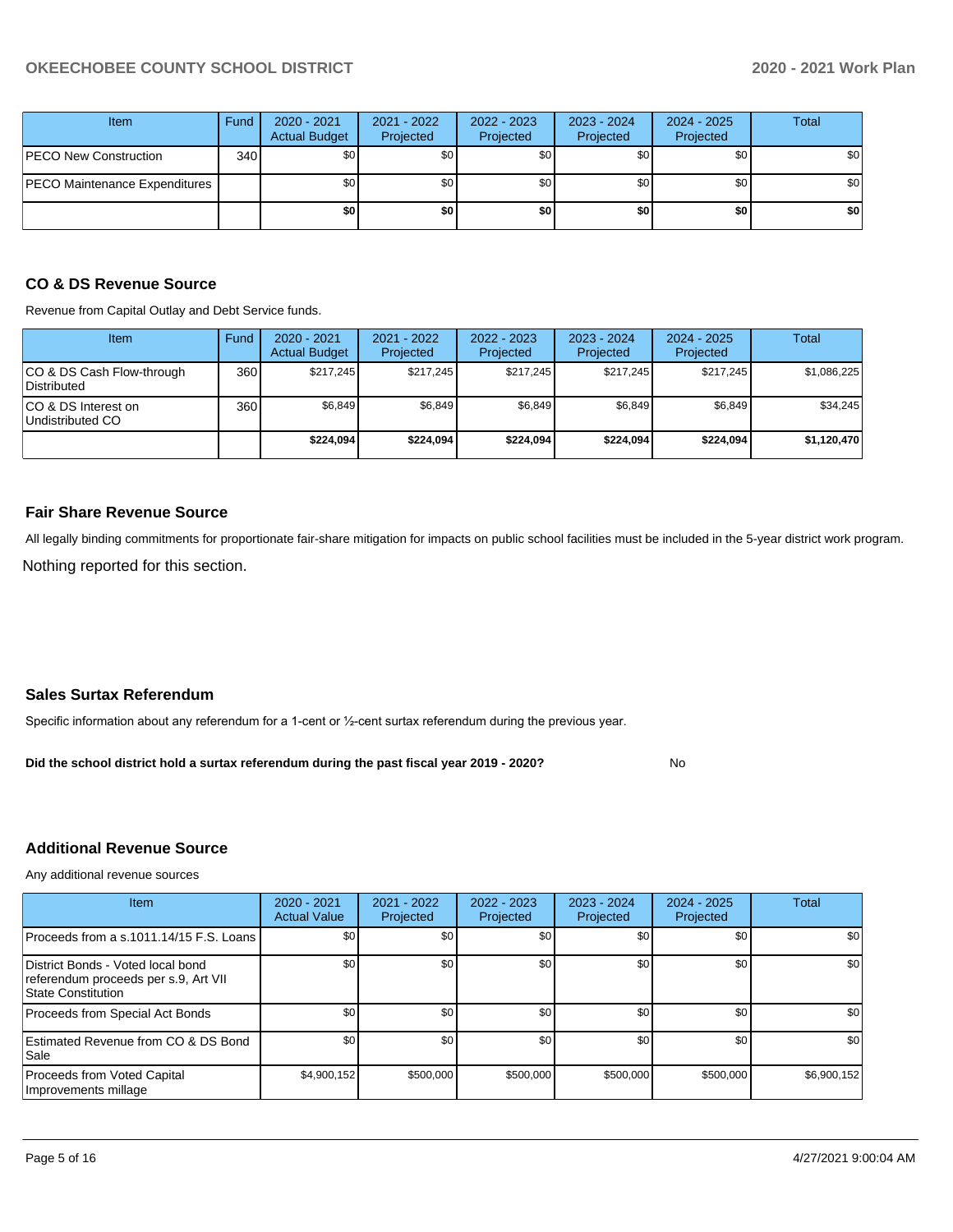| Other Revenue for Other Capital Projects                                                                                  | \$289,000   | \$300,000 | \$300,000 | \$300,000 | \$300,000 | \$1,489,000 |
|---------------------------------------------------------------------------------------------------------------------------|-------------|-----------|-----------|-----------|-----------|-------------|
| Proceeds from 1/2 cent sales surtax<br>authorized by school board                                                         | \$0         | \$0       | \$0       | \$0       | \$0       | \$0         |
| Proceeds from local governmental<br>infrastructure sales surtax                                                           | \$0         | \$0       | \$0       | \$0       | \$0       | \$0         |
| Proceeds from Certificates of<br>Participation (COP's) Sale                                                               | \$0         | \$0       | \$0       | \$0       | \$0       | \$0         |
| Classrooms First Bond proceeds amount<br>authorized in FY 1997-98                                                         | \$0         | \$0       | \$0       | \$0       | \$0       | \$0         |
| <b>Classrooms for Kids</b>                                                                                                | \$0         | \$0       | \$0       | \$0       | \$0       | \$0         |
| <b>District Equity Recognition</b>                                                                                        | \$0         | \$0       | \$0       | \$0       | \$0       | \$0         |
| <b>Federal Grants</b>                                                                                                     | \$0         | \$0       | \$0       | \$0       | \$0       | \$0         |
| Proportionate share mitigation (actual<br>cash revenue only, not in kind donations)                                       | \$0         | \$0       | \$0       | \$0       | \$0       | \$0         |
| Impact fees received                                                                                                      | \$0         | \$0       | \$0       | \$0       | \$0       | \$0         |
| Private donations                                                                                                         | \$0         | \$0       | \$0       | \$0       | \$0       | \$0         |
| Grants from local governments or not-for-<br>profit organizations                                                         | \$0         | \$0       | \$0       | \$0       | \$0       | \$0         |
| Interest, Including Profit On Investment                                                                                  | \$66,000    | \$53,000  | \$66,000  | \$66,000  | \$66,000  | \$317,000   |
| Revenue from Bonds pledging proceeds<br>from 1 cent or 1/2 cent Sales Surtax                                              | \$0         | \$0       | \$0       | \$0       | \$0       | \$0         |
| <b>Total Fund Balance Carried Forward</b>                                                                                 | \$0         | \$0       | \$0       | \$0       | \$0       | \$0         |
| General Capital Outlay Obligated Fund<br><b>Balance Carried Forward From Total</b><br><b>Fund Balance Carried Forward</b> | \$0         | \$0       | \$0       | \$0       | \$0       | \$0         |
| <b>Special Facilities Construction Account</b>                                                                            | \$0         | \$0       | \$0       | \$0       | \$0       | \$0         |
| One Cent - 1/2 Cent Sales Surtax Debt<br>Service From Total Fund Balance Carried<br>Forward                               | \$0         | \$0       | \$0       | \$0       | \$0       | \$0         |
| Capital Outlay Projects Funds Balance<br>Carried Forward From Total Fund<br><b>Balance Carried Forward</b>                | \$0         | \$0       | \$0       | \$0       | \$0       | \$0         |
| <b>Subtotal</b>                                                                                                           | \$5,255,152 | \$853,000 | \$866,000 | \$866,000 | \$866,000 | \$8,706,152 |

# **Total Revenue Summary**

| <b>Item Name</b>                                              | 2020 - 2021<br><b>Budget</b> | 2021 - 2022<br>Projected | $2022 - 2023$<br>Projected | 2023 - 2024<br>Projected | $2024 - 2025$<br>Projected | <b>Five Year Total</b> |
|---------------------------------------------------------------|------------------------------|--------------------------|----------------------------|--------------------------|----------------------------|------------------------|
| Local 1.5 Mill Discretionary Capital Outlay<br><b>Revenue</b> | \$4,900,152                  | \$5,020,912              | \$5,150,801                | \$5,293,914              | \$5,454,968                | \$25,820,747           |
| IPECO and 1.5 Mill Maint and Other 1.5<br>Mill Expenditures   | (\$4,786,746)                | (\$4,296,624)            | (\$4,231,624)              | (\$4,191,624)            | (\$4,191,624)              | (\$21,698,242)         |
| <b>PECO Maintenance Revenue</b>                               | \$0 <sub>1</sub>             | \$0 <sub>1</sub>         | \$0                        | \$0                      | \$0                        | \$0                    |
| <b>Available 1.50 Mill for New</b><br>  Construction          | \$113,406                    | \$724.288                | \$919.177                  | \$1,102,290              | \$1,263,344                | \$4,122,505            |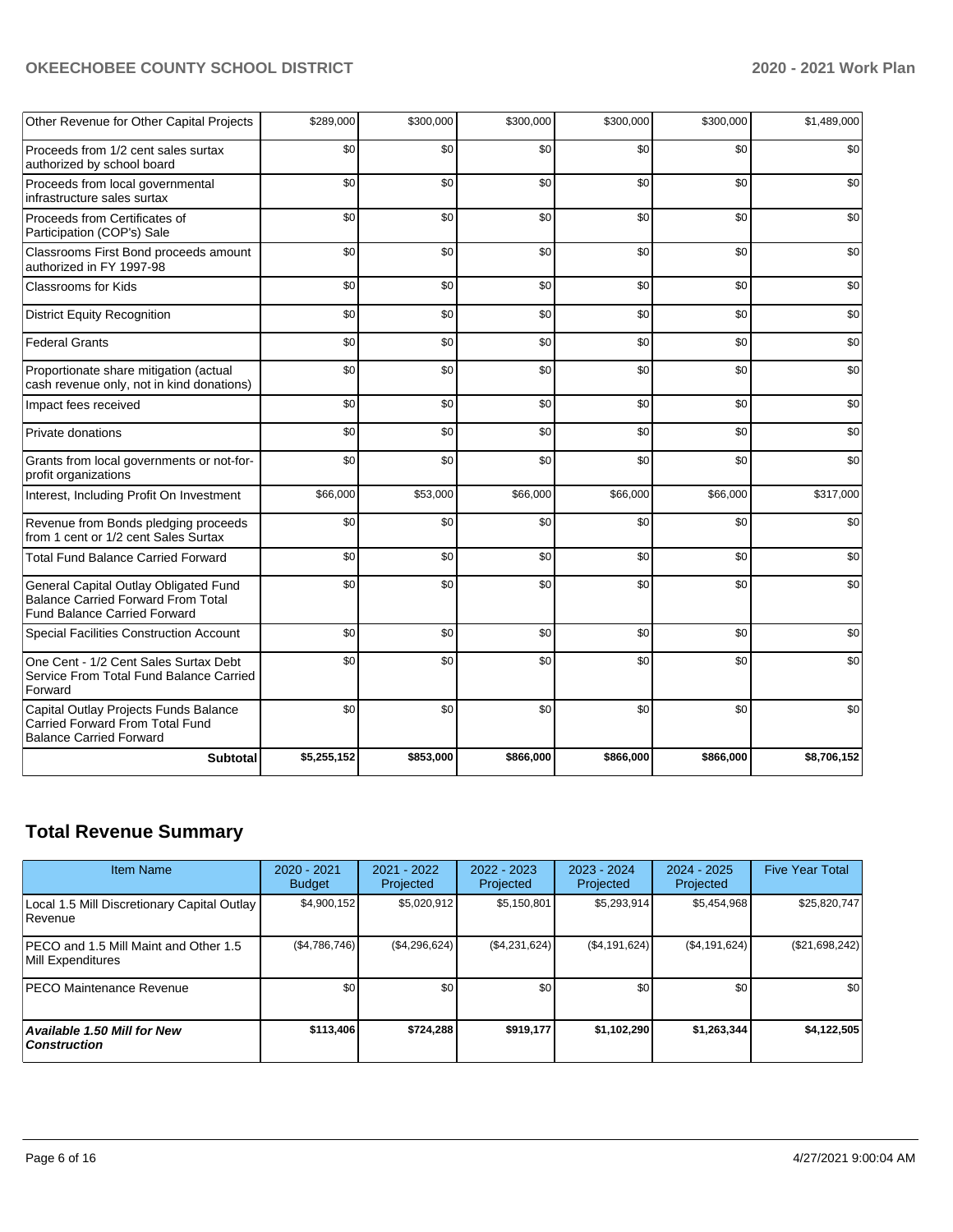| Item Name                        | 2020 - 2021<br><b>Budget</b> | 2021 - 2022<br>Projected | 2022 - 2023<br>Projected | 2023 - 2024<br>Projected | $2024 - 2025$<br>Projected | <b>Five Year Total</b> |
|----------------------------------|------------------------------|--------------------------|--------------------------|--------------------------|----------------------------|------------------------|
| CO & DS Revenue                  | \$224,094                    | \$224,094                | \$224.094                | \$224,094                | \$224,094                  | \$1,120,470            |
| PECO New Construction Revenue    | \$0                          | \$0                      | \$0                      | \$0                      | \$0                        | \$0                    |
| Other/Additional Revenue         | \$5,255,152                  | \$853,000                | \$866,000                | \$866,000                | \$866,000                  | \$8,706,152            |
| <b>Total Additional Revenuel</b> | \$5,479,246                  | \$1,077,094              | \$1,090,094              | \$1,090,094              | \$1,090,094                | \$9,826,622            |
| <b>Total Available Revenue</b>   | \$5,592,652                  | \$1,801,382              | \$2,009,271              | \$2,192,384              | \$2,353,438                | \$13,949,127           |

# **Project Schedules**

## **Capacity Project Schedules**

A schedule of capital outlay projects necessary to ensure the availability of satisfactory classrooms for the projected student enrollment in K-12 programs.

| <b>Project Description</b>           | Location                  |                          | 2020 - 2021    | $2021 - 2022$ | $2022 - 2023$ | 2023 - 2024 | 2024 - 2025 | Total | Funded  |
|--------------------------------------|---------------------------|--------------------------|----------------|---------------|---------------|-------------|-------------|-------|---------|
| Project description<br>not specified | Location not<br>specified | Planned<br>Cost:         | \$0            | \$0           | \$0           | \$0         | \$0         |       | $$0$ No |
|                                      |                           | <b>Student Stations:</b> | $\overline{0}$ |               |               |             |             |       |         |
|                                      | <b>Total Classrooms:</b>  | $\Omega$                 |                |               |               |             |             |       |         |
|                                      |                           | $\Omega$                 |                |               | ∩             | $\Omega$    |             |       |         |
|                                      |                           |                          |                |               |               |             |             |       |         |
|                                      |                           | <b>Planned Cost:</b>     | \$0            | \$0           | \$0           | \$0         | \$0         | \$0   |         |
|                                      |                           | <b>Student Stations:</b> | $\mathbf{0}$   |               |               |             |             |       |         |
|                                      |                           | <b>Total Classrooms:</b> | $\mathbf{0}$   |               |               | U           |             |       |         |
|                                      |                           | Gross Sq Ft:             | 0              |               |               | 0           | 0           |       |         |

## **Other Project Schedules**

Major renovations, remodeling, and additions of capital outlay projects that do not add capacity to schools.

| <b>Project Description</b>                                       | Location                                     | 2020 - 2021<br><b>Actual Budget</b> | 2021 - 2022<br>Projected | $2022 - 2023$<br>Projected | 2023 - 2024<br>Projected | $2024 - 2025$<br>Projected | <b>Total</b>  | Funded |
|------------------------------------------------------------------|----------------------------------------------|-------------------------------------|--------------------------|----------------------------|--------------------------|----------------------------|---------------|--------|
| IRELAMP TO LED                                                   | <b>OSCEOLA MIDDLE</b>                        | \$82,000                            | \$0                      | \$0                        | \$0                      | \$0                        | \$82,000 Yes  |        |
| OHS GUIDANCE BLDG ROOF JOKEECHOBEE SENIOR<br><b>IREPLACEMENT</b> | <b>IHIGH</b>                                 | \$85,000                            | \$0                      | \$0                        | \$0                      | \$0                        | \$85,000 Yes  |        |
| Main Office Renovation                                           | <b>ICENTRAL ELEMENTARY</b>                   | \$225,000                           | \$0                      | \$0                        | \$0                      | \$0                        | \$225,000 Yes |        |
| District Office Board Room<br>expansion/remodel                  | <b>OKEECHOBEE</b><br><b>IFRESHMAN CAMPUS</b> | \$120,000                           | \$0                      | \$0                        | \$0                      | \$0                        | \$120,000 Yes |        |
| Parking lot asphalt work                                         | <b>OSCEOLA MIDDLE</b>                        | \$0                                 | \$0                      | \$60,000                   | \$0                      | \$0                        | \$60,000 Yes  |        |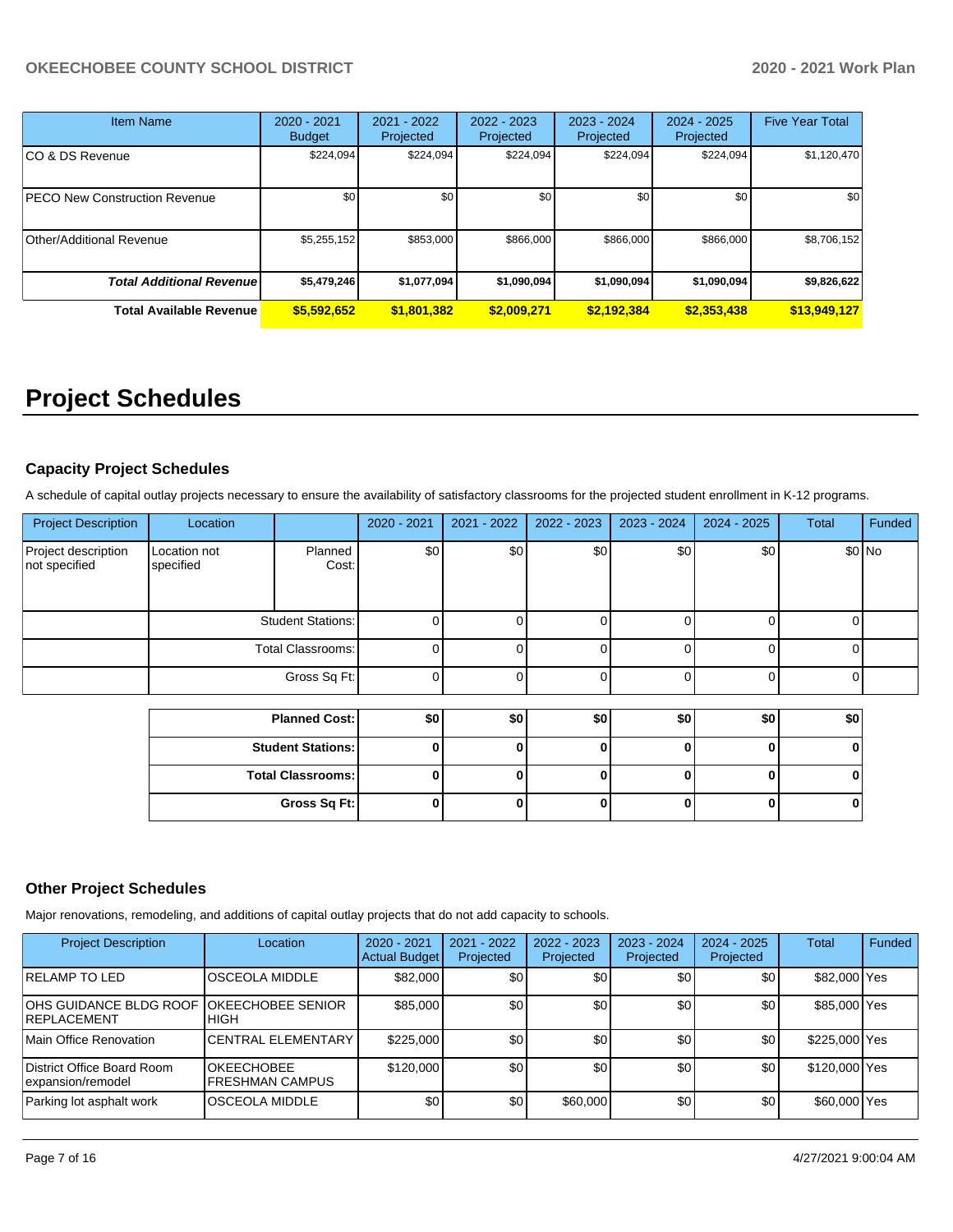| <b>OMS LED</b>                                              | OSCEOLA MIDDLE                         | \$82,000    | \$0       | \$0       | \$0       | \$0 | \$82,000 Yes    |                    |
|-------------------------------------------------------------|----------------------------------------|-------------|-----------|-----------|-----------|-----|-----------------|--------------------|
| OHS CHILLER<br><b>REFURBISHMENT</b>                         | OKEECHOBEE SENIOR<br>HIGH              | \$90,000    | \$0       | \$0       | \$0       | \$0 | \$90,000 Yes    |                    |
| <b>NES ROOF</b>                                             | <b>NORTH ELEMENTARY</b>                | \$550,000   | \$0       | \$0       | \$0       | \$0 | \$550,000 Yes   |                    |
| OHS AHU CAFE                                                | OKEECHOBEE SENIOR<br>HIGH              | \$300,000   | \$0       | \$0       | \$0       | \$0 | \$300,000 Yes   |                    |
| <b>OHS MAIN</b><br>OFFICE/GUIDANCE AHU                      | OKEECHOBEE SENIOR<br>HIGH              | \$0         | \$0       | \$250,000 | \$0       | \$0 | \$250,000 Yes   |                    |
| <b>EES CHILLER</b>                                          | <b>EVERGLADES</b><br><b>ELEMENTARY</b> | \$159,000   | \$0       | \$250,000 | \$100,000 | \$0 | \$509,000 Yes   |                    |
| <b>SEMINOLE CHILLER</b>                                     | <b>SEMINOLE</b><br><b>ELEMENTARY</b>   | \$150,000   | \$0       | \$0       | \$0       | \$0 | \$150,000 Yes   |                    |
| OHS GIRL LOCKER ROOM<br>AHU                                 | OKEECHOBEE SENIOR<br>HIGH              | \$104,000   | \$0       | \$0       | \$0       | \$0 | \$104,000 Yes   |                    |
| CES CAFE AND MEDIA ROOF                                     | <b>CENTRAL ELEMENTARY</b>              | \$0         | \$208,006 | \$210,000 | \$0       | \$0 | \$418,006 Yes   |                    |
| OMS RE-PAVE ENTRANCE<br><b>PARKING</b>                      | <b>OSCEOLA MIDDLE</b>                  | \$0         | \$0       | \$75,000  | \$0       | \$0 | \$75,000 Yes    |                    |
| <b>OMS CHILLER</b>                                          | <b>OSCEOLA MIDDLE</b>                  | \$0         | \$0       | \$237,220 | \$0       | \$0 | \$237,220 Yes   |                    |
| <b>SES ROOF COATING</b>                                     | OKEECHOBEE SOUTH<br>ELEMENTARY (NEW)   | \$0         | \$0       | \$0       | \$350,000 | \$0 | \$350,000 Yes   |                    |
| <b>SES CHILLER</b>                                          | OKEECHOBEE SOUTH<br>ELEMENTARY (NEW)   | \$0         | \$0       | \$0       | \$0       | \$0 |                 | \$0 <sup>Yes</sup> |
| <b>DISTRICT OFFICE CHILLER</b>                              | <b>OKEECHOBEE</b><br>FRESHMAN CAMPUS   | \$0         | \$0       | \$200,000 | \$156,531 | \$0 | \$356,531       | Yes                |
| YMS LIFT STATION REHAB                                      | YEARLING MIDDLE                        | \$0         | \$0       | \$0       | \$0       | \$0 |                 | \$0 Yes            |
| YMS CARPET/LVT                                              | YEARLING MIDDLE                        | \$175,000   | \$0       | \$0       | \$0       | \$0 | \$175,000 Yes   |                    |
| <b>EES CARPET</b>                                           | <b>EVERGLADES</b><br><b>ELEMENTARY</b> | \$100,000   | \$0       | \$0       | \$0       | \$0 | \$100,000 Yes   |                    |
| OHS GROVE REHAB                                             | OKEECHOBEE SENIOR<br>HIGH              | \$30,000    | \$0       | \$0       | \$0       | \$0 | \$30,000 Yes    |                    |
| <b>NES CARPET</b>                                           | <b>NORTH ELEMENTARY</b>                | \$100,000   | \$0       | \$0       | \$0       | \$0 | \$100,000 Yes   |                    |
| OHS SPECIAL FACILITIES<br><b>FUNDING ASSESSMENT</b>         | OKEECHOBEE SENIOR<br>HIGH              | \$25,000    | \$0       | \$0       | \$0       | \$0 | \$25,000 Yes    |                    |
| <b>YMS RENOVATIONS</b><br><b>GUIDANCE &amp; MAIN OFFICE</b> | YEARLING MIDDLE                        | \$330,000   | \$0       | \$0       | \$0       | \$0 | \$330,000 Yes   |                    |
| OHS TRAFFIC PATTERN<br><b>CHANGE PROJECT</b>                | OKEECHOBEE SENIOR<br>HIGH              | \$300,000   | \$0       | \$0       | \$100,000 | \$0 | \$400,000 Yes   |                    |
| <b>DISTRICT OFFICE</b><br>WINDOW/DOOR<br><b>REPLACEMENT</b> | <b>OKEECHOBEE</b><br>FRESHMAN CAMPUS   | \$1,079,550 | \$0       | \$0       | \$0       | \$0 | \$1,079,550 Yes |                    |
| <b>DISTRICT OFFICE</b><br><b>ENTRYWAY</b>                   | <b>OKEECHOBEE</b><br>FRESHMAN CAMPUS   | \$60,000    | \$0       | \$0       | \$0       | \$0 | \$60,000 Yes    |                    |
| CHILLED WATER PIPE<br><b>INSULATION</b>                     | EVERGLADES<br>ELEMENTARY               | \$48,000    | \$0       | \$0       | \$0       | \$0 | \$48,000 Yes    |                    |
| CHILLED WATER PIPE<br><b>INSULATION</b>                     | NORTH ELEMENTARY                       | \$80,000    | \$0       | \$0       | \$0       | \$0 | \$80,000 Yes    |                    |
| CHILLED WATER PIPE<br><b>INSULATION</b>                     | <b>SEMINOLE</b><br>ELEMENTARY          | \$55,000    | \$0       | \$0       | \$0       | \$0 | \$55,000 Yes    |                    |
| Carpet/LVT                                                  | <b>OKEECHOBEE</b><br>FRESHMAN CAMPUS   | \$0         | \$0       | \$60,000  | \$0       | \$0 | \$60,000 No     |                    |
| Cafeteria flooring                                          | <b>OSCEOLA MIDDLE</b>                  | \$0         | \$0       | \$125,000 | \$0       | \$0 | \$125,000 Yes   |                    |
| Carpet/LVT                                                  | CENTRAL ELEMENTARY                     | \$0         | \$0       | \$175,000 | \$75,000  | \$0 | \$250,000 Yes   |                    |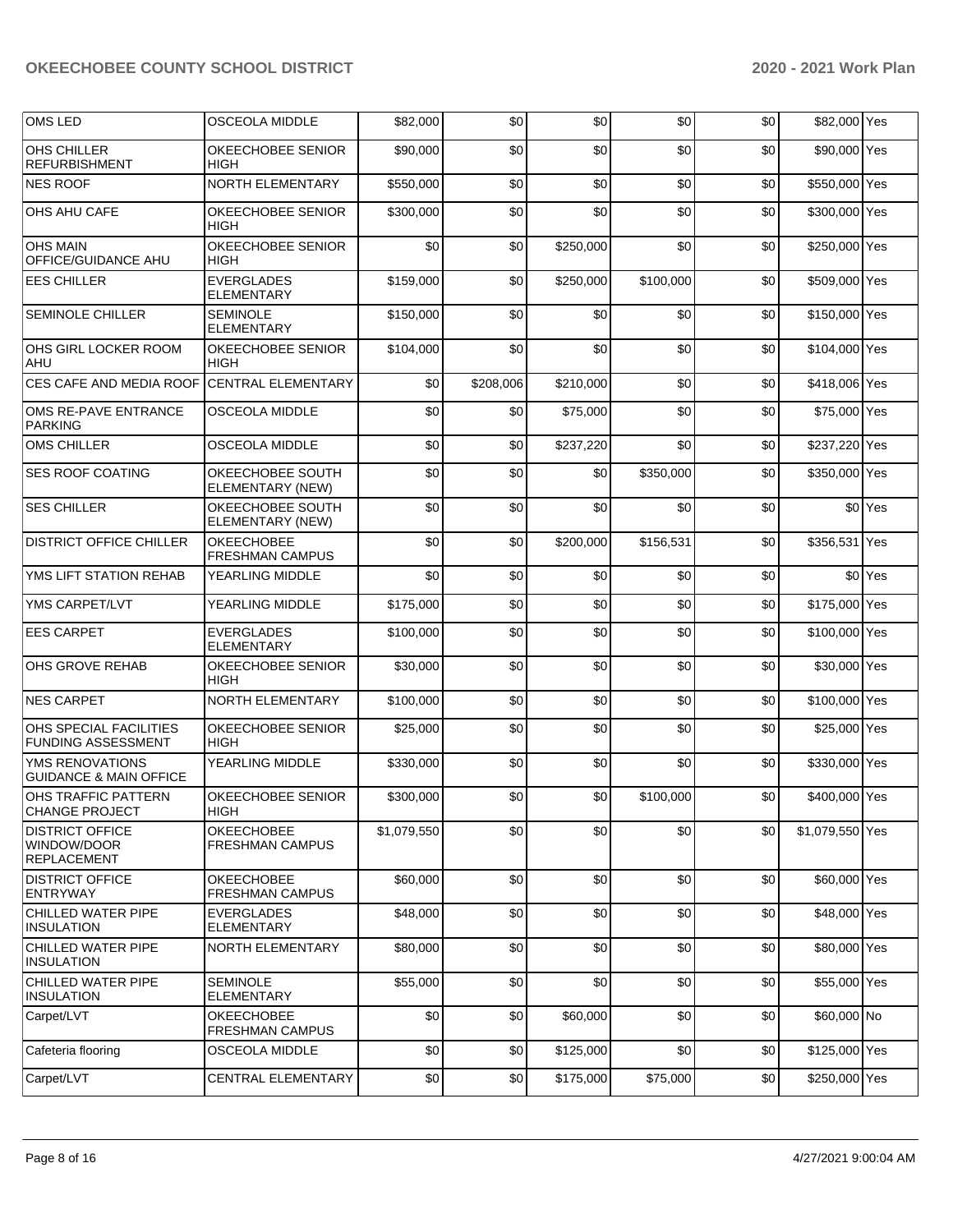| <b>HVAC Curbs</b>                                              | <b>CENTRAL ELEMENTARY</b>               | \$0         | \$0         | \$150,000   | \$0       | \$0 | \$150,000 Yes   |  |
|----------------------------------------------------------------|-----------------------------------------|-------------|-------------|-------------|-----------|-----|-----------------|--|
| Roof                                                           | YEARLING MIDDLE                         | \$0         | \$1,420,000 | \$0         | \$0       | \$0 | \$1,420,000 Yes |  |
| <b>CABINET</b><br><b>REPAIRS/REPLACEMENT</b>                   | NORTH ELEMENTARY                        | \$25,000    | \$0         | \$0         | \$0       | \$0 | \$25,000 Yes    |  |
| IOHS AG CLASS ROOF<br><b>REPLACEMENT</b>                       | OKEECHOBEE SENIOR<br><b>HIGH</b>        | \$38,000    | \$0         | \$0         | \$0       | \$0 | \$38,000 Yes    |  |
| OHS AG MAIN BLDG ROOF<br><b>IREPLACEMENT</b>                   | <b>OKEECHOBEE SENIOR</b><br><b>HIGH</b> | \$73,000    | \$0         | \$0         | \$0       | \$0 | \$73,000 Yes    |  |
| IOHS AG STORAGE BLDG<br><b>ROOF REPLACMENT</b>                 | <b>OKEECHOBEE SENIOR</b><br><b>HIGH</b> | \$14,000    | \$0         | \$0         | \$0       | \$0 | \$14,000 Yes    |  |
| OHS CAFETERIA ROOF<br><b>IREPLACEMENT</b>                      | <b>OKEECHOBEE SENIOR</b><br><b>HIGH</b> | \$217,000   | \$0         | \$0         | \$0       | \$0 | \$217,000 Yes   |  |
| <b>OHS DRAINAGE</b>                                            | OKEECHOBEE SENIOR<br><b>HIGH</b>        | \$100,000   | \$0         | \$0         | \$0       | \$0 | \$100,000 Yes   |  |
| <b>SES SATELLITE BUS</b><br>PARKING                            | OKEECHOBEE SOUTH<br>ELEMENTARY (NEW)    | \$277,596   | \$0         | \$0         | \$0       | \$0 | \$277,596 Yes   |  |
| <b>PTO PUMP FOR</b><br><b>MAINTENANCE</b>                      | <b>OPERATIONS CENTER</b>                | \$42,000    | \$0         | \$0         | \$0       | \$0 | \$42,000 Yes    |  |
| <b>OHS VOCATIONAL BLDG</b><br><b>ROOF</b>                      | OKEECHOBEE SENIOR<br><b>HIGH</b>        | \$205,000   | \$0         | \$0         | \$0       | \$0 | \$205,000 Yes   |  |
| <b>TRACTOR WITH PTO 4X4</b><br><b>FOR MAINTENANCE</b>          | <b>OPERATIONS CENTER</b>                | \$39,000    | \$0         | \$0         | \$0       | \$0 | \$39,000 Yes    |  |
| AERIAL LIFT WITH STFADDLE OPERATIONS CENTER<br><b>PLATFORM</b> |                                         | \$19,688    | \$0         | \$0         | \$0       | \$0 | \$19,688 Yes    |  |
|                                                                |                                         | \$5,379,834 | \$1,628,006 | \$1,792,220 | \$781,531 | \$0 | \$9,581,591     |  |

#### **Additional Project Schedules**

Any projects that are not identified in the last approved educational plant survey.

Nothing reported for this section.

#### **Non Funded Growth Management Project Schedules**

Schedule indicating which projects, due to planned development, that CANNOT be funded from current revenues projected over the next five years.

Nothing reported for this section.

# **Tracking**

### **Capacity Tracking**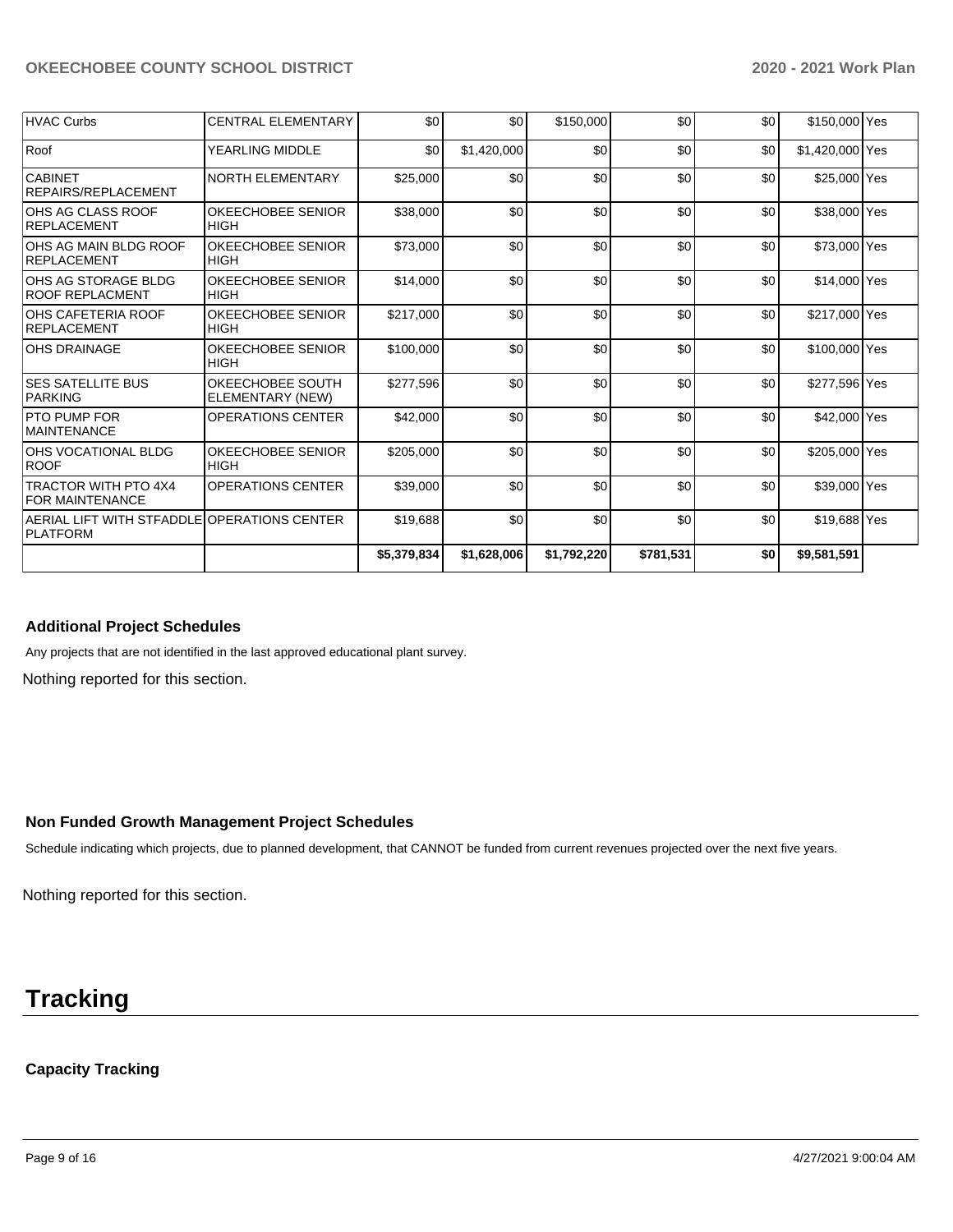| Location                                                  | $2020 -$<br>2021 Satis.<br>Stu. Sta. | Actual<br>$2020 -$<br><b>2021 FISH</b><br>Capacity | Actual<br>$2019 -$<br>2020<br><b>COFTE</b> | # Class<br>Rooms | Actual<br>Average<br>$2020 -$<br>2021 Class<br><b>Size</b> | Actual<br>$2020 -$<br>2021<br><b>Utilization</b> | <b>New</b><br>Stu.<br>Capacity | <b>New</b><br>Rooms to<br>be<br>Added/Re<br>moved | Projected<br>$2024 -$<br>2025<br><b>COFTE</b> | Projected<br>$2024 -$<br>2025<br><b>Utilization</b> | Projected<br>$2024 -$<br>2025 Class<br><b>Size</b> |
|-----------------------------------------------------------|--------------------------------------|----------------------------------------------------|--------------------------------------------|------------------|------------------------------------------------------------|--------------------------------------------------|--------------------------------|---------------------------------------------------|-----------------------------------------------|-----------------------------------------------------|----------------------------------------------------|
| <b>SEMINOLE</b><br><b>ELEMENTARY</b>                      | 828                                  | 828                                                | 517                                        | 45               | 11                                                         | 62.00%                                           | $\Omega$                       | $\Omega$                                          | $\Omega$                                      | 0.00%                                               | $\Omega$                                           |
| <b>OSCEOLA MIDDLE</b>                                     | 1,248                                | 1,123                                              | 734                                        | 51               | 14                                                         | 65.00 %                                          | $\Omega$                       | $\Omega$                                          | 0                                             | 0.00%                                               | $\Omega$                                           |
| OKEECHOBEE SOUTH<br>ELEMENTARY (NEW)                      | 585                                  | 585                                                | 575                                        | 32               | 18                                                         | 98.00 %                                          | $\Omega$                       | $\Omega$                                          | 0                                             | 0.00%                                               | $\Omega$                                           |
| <b>OKEECHOBEE</b><br><b>ACHIEVEMENT</b><br><b>ACADEMY</b> | 336                                  | 336                                                | 127                                        | 16               | 8                                                          | 38.00 %                                          | $\Omega$                       | $\Omega$                                          | $\Omega$                                      | 0.00%                                               | $\Omega$                                           |
| <b>CENTRAL ELEMENTARY</b>                                 | 692                                  | 692                                                | 565                                        | 36               | 16                                                         | 82.00 %                                          | $\Omega$                       | $\Omega$                                          | 0                                             | 0.00%                                               | $\Omega$                                           |
| <b>OKEECHOBEE SENIOR</b><br><b>HIGH</b>                   | 1,617                                | 1,536                                              | 1,303                                      | 66               | 20                                                         | 85.00 %                                          | $\Omega$                       | $\Omega$                                          | $\Omega$                                      | 0.00%                                               | $\mathbf 0$                                        |
| <b>NEW ENDEAVOR HIGH</b><br><b>SCHOOL</b>                 | $\Omega$                             | $\Omega$                                           | $\Omega$                                   | 0                | $\Omega$                                                   | 0.00%                                            | $\Omega$                       | $\Omega$                                          | $\Omega$                                      | 0.00%                                               | $\mathbf 0$                                        |
| YEARLING MIDDLE                                           | 910                                  | 819                                                | 747                                        | 41               | 18                                                         | 91.00 %                                          | $\Omega$                       | $\Omega$                                          | 0                                             | 0.00%                                               | $\Omega$                                           |
| <b>NORTH ELEMENTARY</b>                                   | 696                                  | 696                                                | 640                                        | 36               | 18                                                         | 92.00 %                                          | $\Omega$                       | $\Omega$                                          | 0                                             | 0.00%                                               | $\Omega$                                           |
| <b>EVERGLADES</b><br><b>ELEMENTARY</b>                    | 793                                  | 793                                                | 672                                        | 42               | 16                                                         | 85.00 %                                          | $\Omega$                       | $\Omega$                                          | 0                                             | 0.00%                                               | $\mathbf 0$                                        |
| <b>OKEECHOBEE</b><br><b>FRESHMAN CAMPUS</b>               | 406                                  | 365                                                | 362                                        | 16               | 23                                                         | 99.00 %                                          | $\Omega$                       | $\Omega$                                          | $\Omega$                                      | 0.00%                                               | $\Omega$                                           |
|                                                           | 8,111                                | 7,773                                              | 6,242                                      | 381              | 16                                                         | 80.30 %                                          | $\bf{0}$                       | $\mathbf{0}$                                      | $\bf{0}$                                      | 0.00%                                               | $\bf{0}$                                           |

The COFTE Projected Total (0) for 2024 - 2025 must match the Official Forecasted COFTE Total (6,138 ) for 2024 - 2025 before this section can be completed. In the event that the COFTE Projected Total does not match the Official forecasted COFTE, then the Balanced Projected COFTE Table should be used to balance COFTE.

| Projected COFTE for 2024 - 2025 |       |  |  |  |  |  |
|---------------------------------|-------|--|--|--|--|--|
| Elementary (PK-3)               | 2,006 |  |  |  |  |  |
| Middle (4-8)                    | 2,380 |  |  |  |  |  |
| High (9-12)                     | 1,753 |  |  |  |  |  |
|                                 | 6,138 |  |  |  |  |  |

| ĉ | <b>Grade Level Type</b> | <b>Balanced Projected</b><br>COFTE for 2024 - 2025 |
|---|-------------------------|----------------------------------------------------|
| 3 | Elementary (PK-3)       | 2,006                                              |
| 3 | Middle $(4-8)$          | 2,380                                              |
|   | High (9-12)             | 1,753                                              |
|   |                         | 6,139                                              |

# **Relocatable Replacement**

Number of relocatable classrooms clearly identified and scheduled for replacement in the school board adopted financially feasible 5-year district work program.

| Location                               | 2020 - 2021   2021 - 2022   2022 - 2023   2023 - 2024   2024 - 2025 |  | Year 5 Total |
|----------------------------------------|---------------------------------------------------------------------|--|--------------|
| INORTH ELEMENTARY                      |                                                                     |  |              |
| IEVERGLADES ELEMENTARY                 |                                                                     |  |              |
| <b>Total Relocatable Replacements:</b> |                                                                     |  |              |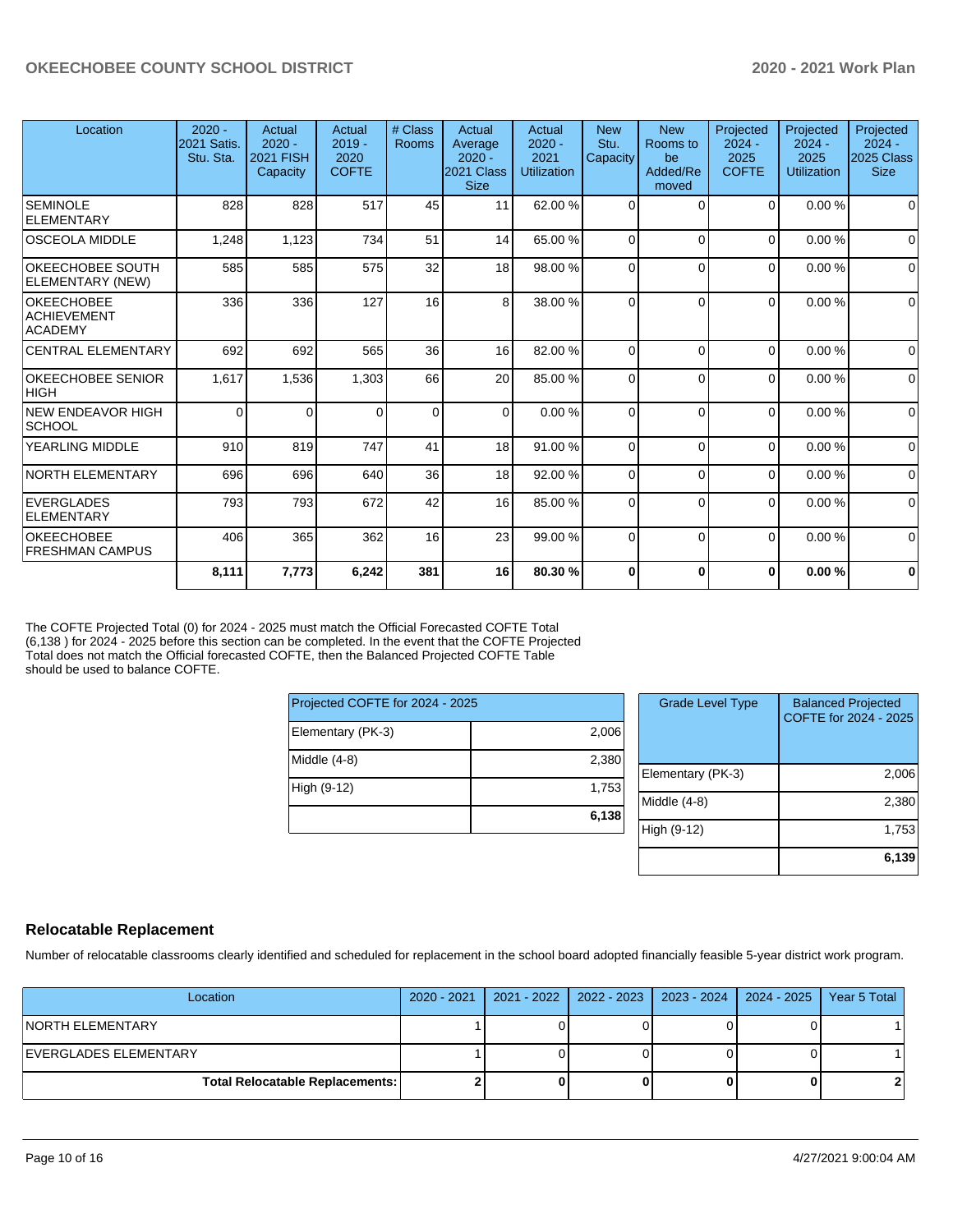#### **Charter Schools Tracking**

Information regarding the use of charter schools.

Nothing reported for this section.

#### **Special Purpose Classrooms Tracking**

The number of classrooms that will be used for certain special purposes in the current year, by facility and type of classroom, that the district will, 1), not use for educational purposes, and 2), the co-teaching classrooms that are not open plan classrooms and will be used for educational purposes.

| School<br>School Type                  |             | $\sharp$ of Elementary $\sharp$ of Middle 4-8<br><b>K-3 Classrooms I</b> | <b>Classrooms</b> | $#$ of High 9-12<br><b>Classrooms</b> | # of $ESE$<br><b>Classrooms</b> | # of Combo<br><b>Classrooms</b> | Total<br><b>Classrooms</b>        |
|----------------------------------------|-------------|--------------------------------------------------------------------------|-------------------|---------------------------------------|---------------------------------|---------------------------------|-----------------------------------|
| <b>Total Educational Classrooms: I</b> |             |                                                                          |                   |                                       |                                 | $\mathbf{0}$                    |                                   |
|                                        |             |                                                                          |                   |                                       |                                 |                                 |                                   |
| School                                 | School Type | $\#$ of Elementary $\#$ of Middle 4-8<br>K-3 Classrooms                  | <b>Classrooms</b> | $#$ of High 9-12<br><b>Classrooms</b> | # of $ESE$<br><b>Classrooms</b> | # of Combo<br><b>Classrooms</b> | <b>Total</b><br><b>Classrooms</b> |

**Total Co-Teaching Classrooms: 0 0 0 0 0 0**

| <b>Infrastructure Tracking</b> |  |
|--------------------------------|--|
|--------------------------------|--|

**Necessary offsite infrastructure requirements resulting from expansions or new schools. This section should include infrastructure information related to capacity project schedules and other project schedules (Section 4).** 

Not Specified

**Proposed location of planned facilities, whether those locations are consistent with the comprehensive plans of all affected local governments, and recommendations for infrastructure and other improvements to land adjacent to existing facilities. Provisions of 1013.33(12), (13) and (14) and 1013.36 must be addressed for new facilities planned within the 1st three years of the plan (Section 5).** 

Not Specified

**Consistent with Comp Plan?** No

#### **Net New Classrooms**

The number of classrooms, by grade level and type of construction, that were added during the last fiscal year.

| List the net new classrooms added in the 2019 - 2020 fiscal year.                                                                                       |                              |                                   |                                |                                                                        | List the net new classrooms to be added in the 2020 - 2021 fiscal<br>vear. |                        |  |          |
|---------------------------------------------------------------------------------------------------------------------------------------------------------|------------------------------|-----------------------------------|--------------------------------|------------------------------------------------------------------------|----------------------------------------------------------------------------|------------------------|--|----------|
| "Classrooms" is defined as capacity carrying classrooms that are added to increase<br>capacity to enable the district to meet the Class Size Amendment. |                              |                                   |                                | Totals for fiscal year 2020 - 2021 should match totals in Section 15A. |                                                                            |                        |  |          |
| Location                                                                                                                                                | $2019 - 2020$ #<br>Permanent | $2019 - 2020$ #<br><b>Modular</b> | $2019 - 2020$ #<br>Relocatable | $2019 - 2020$<br>Total                                                 | $2020 - 2021$ #<br><b>Permanent</b>                                        | $2020 - 2021$<br>Total |  |          |
| Elementary (PK-3)                                                                                                                                       |                              |                                   |                                |                                                                        |                                                                            |                        |  | $\Omega$ |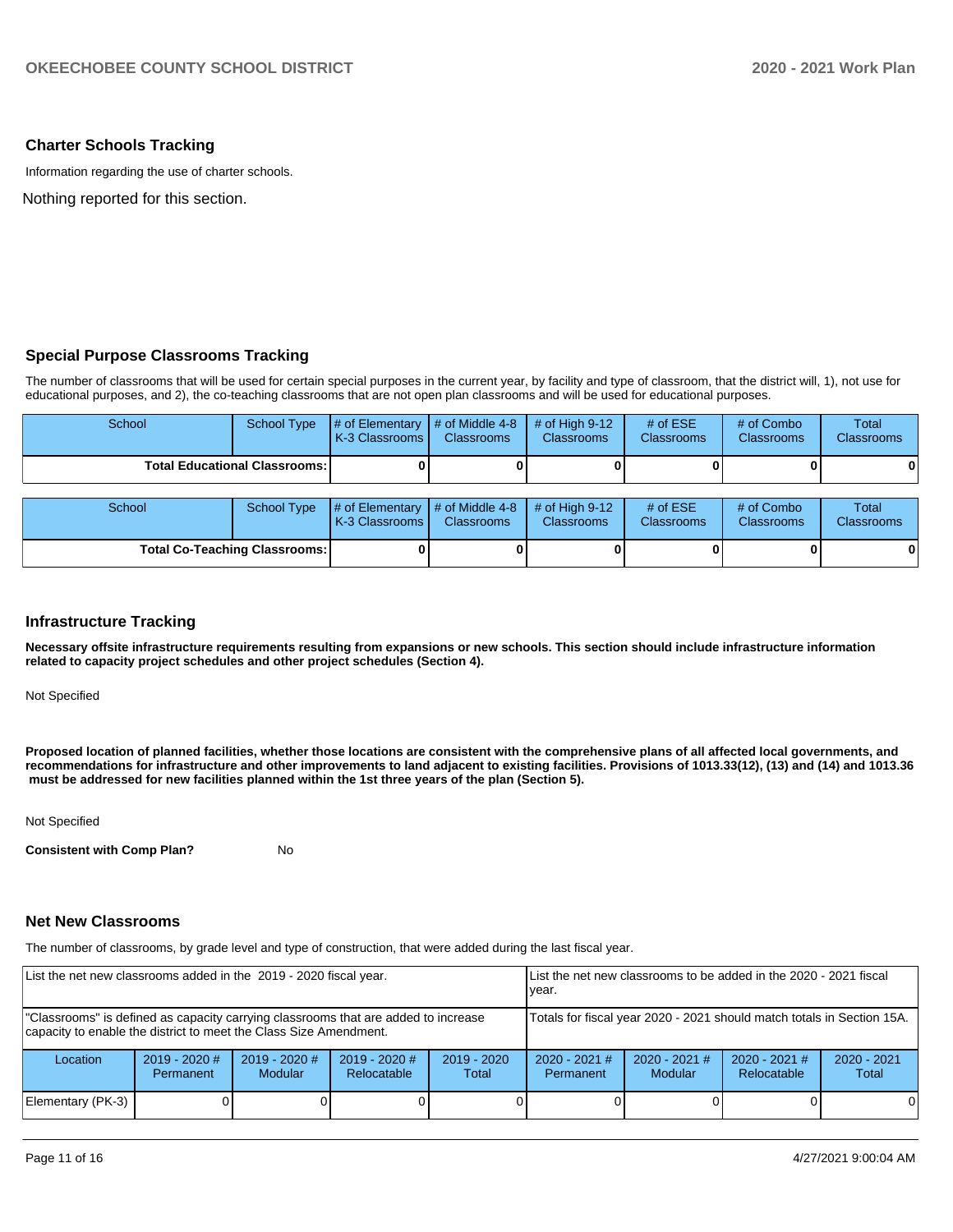| Middle (4-8) | .  |   |  | 01 |
|--------------|----|---|--|----|
| High (9-12)  |    |   |  | ΟI |
|              | 01 | n |  |    |

# **Relocatable Student Stations**

Number of students that will be educated in relocatable units, by school, in the current year, and the projected number of students for each of the years in the workplan.

| <b>Site</b>                                       | 2020 - 2021     | 2021 - 2022 | 2022 - 2023 | 2023 - 2024 | $2024 - 2025$ | 5 Year Average  |
|---------------------------------------------------|-----------------|-------------|-------------|-------------|---------------|-----------------|
| <b>SEMINOLE ELEMENTARY</b>                        | 0               | 0           | 0           | $\Omega$    |               | 0               |
| <b>OSCEOLA MIDDLE</b>                             | 0               | ი           | $\Omega$    | 0           | 0             | 0               |
| OKEECHOBEE SOUTH ELEMENTARY (NEW)                 | 0               | n           | 0           | $\Omega$    | U             | $\Omega$        |
| <b>OKEECHOBEE FRESHMAN CAMPUS</b>                 | 0               | 0           | 0           | 0           | 0             | $\Omega$        |
| <b>CENTRAL ELEMENTARY</b>                         | $\Omega$        | 0           | 0           | $\Omega$    | 0             | 0               |
| OKEECHOBEE SENIOR HIGH                            | $\Omega$        | 0           | 0           | $\Omega$    | $\Omega$      | $\Omega$        |
| INEW ENDEAVOR HIGH SCHOOL                         | $\Omega$        | U           | $\Omega$    | $\Omega$    | $\Omega$      | 0               |
| YEARLING MIDDLE                                   | 44              | 44          | 44          | 44          | 0             | 35              |
| NORTH ELEMENTARY                                  | 18 <sup>1</sup> | 0           | 0           | $\Omega$    | 0             | $\overline{4}$  |
| <b>IEVERGLADES ELEMENTARY</b>                     | 18              | U           | $\Omega$    | $\Omega$    | $\Omega$      | $\vert 4 \vert$ |
| OKEECHOBEE ACHIEVEMENT ACADEMY                    | 0               | $\Omega$    | $\Omega$    | $\Omega$    | $\Omega$      | $\overline{0}$  |
|                                                   |                 |             |             |             |               |                 |
| Totals for OKEECHOBEE COUNTY SCHOOL DISTRICT      |                 |             |             |             |               |                 |
| Total students in relocatables by year.           | 80              | 44          | 44          | 44          | $\bf{0}$      | 42              |
| Total number of COFTE students projected by year. | 6,249           | 6,233       | 6,207       | 6,173       | 6,138         | 6,200           |
| Percent in relocatables by year.                  | 1%              | 1%          | 1%          | 1%          | 0%            | 1%              |

#### **Leased Facilities Tracking**

Exising leased facilities and plans for the acquisition of leased facilities, including the number of classrooms and student stations, as reported in the educational plant survey, that are planned in that location at the end of the five year workplan.

| Location                          | # of Leased<br>Classrooms 2020 -<br>2021 | <b>FISH Student</b><br><b>Stations</b> | <b>Owner</b> | # of Leased<br>Classrooms 2024 -<br>2025 | <b>FISH Student</b><br><b>Stations</b> |
|-----------------------------------|------------------------------------------|----------------------------------------|--------------|------------------------------------------|----------------------------------------|
| OKEECHOBEE SOUTH ELEMENTARY (NEW) |                                          |                                        |              |                                          |                                        |
| OKEECHOBEE ACHIEVEMENT ACADEMY    |                                          |                                        |              |                                          |                                        |
| OKEECHOBEE FRESHMAN CAMPUS        |                                          |                                        |              |                                          |                                        |
| <b>ICENTRAL ELEMENTARY</b>        |                                          |                                        |              |                                          |                                        |
| OKEECHOBEE SENIOR HIGH            |                                          |                                        |              |                                          |                                        |
| INEW ENDEAVOR HIGH SCHOOL         |                                          |                                        |              |                                          |                                        |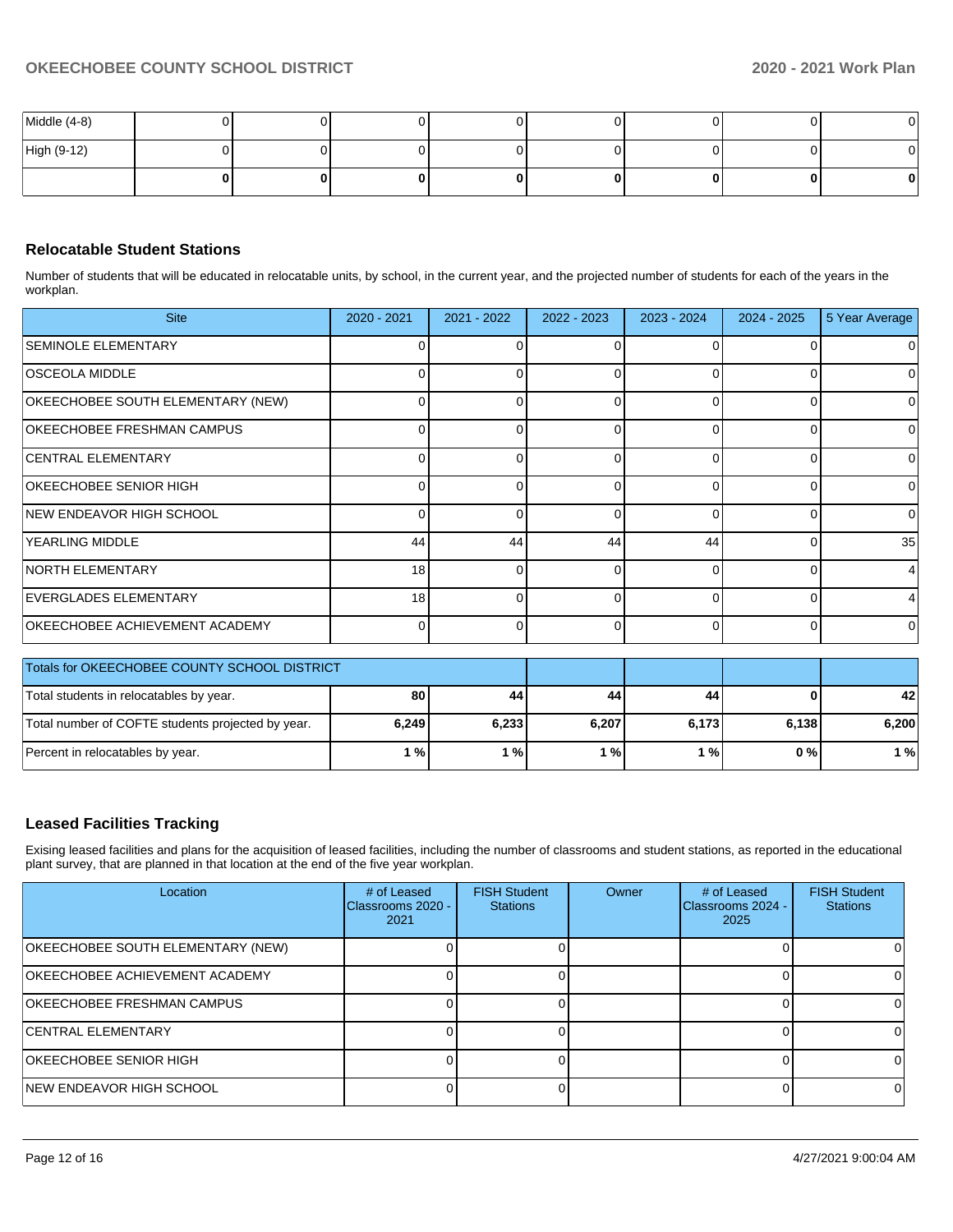| <b>YEARLING MIDDLE</b>     |  |  |  |
|----------------------------|--|--|--|
| <b>NORTH ELEMENTARY</b>    |  |  |  |
| EVERGLADES ELEMENTARY      |  |  |  |
| <b>SEMINOLE ELEMENTARY</b> |  |  |  |
| <b>OSCEOLA MIDDLE</b>      |  |  |  |
|                            |  |  |  |

#### **Failed Standard Relocatable Tracking**

Relocatable units currently reported by school, from FISH, and the number of relocatable units identified as 'Failed Standards'.

Nothing reported for this section.

# **Planning**

#### **Class Size Reduction Planning**

**Plans approved by the school board that reduce the need for permanent student stations such as acceptable school capacity levels, redistricting, busing, year-round schools, charter schools, magnet schools, public-private partnerships, multitrack scheduling, grade level organization, block scheduling, or other alternatives.**

Should enrollment and funding permit, additional classroom buildings would be added to current school sites.

#### **School Closure Planning**

**Plans for the closure of any school, including plans for disposition of the facility or usage of facility space, and anticipated revenues.** 

A Castaldi Report performed on 4/14/2015 concurs the replacement of Okeechobee High School, Building 1-10, 14, 18, and 19. The District has applied for Special Facilities Funding as the means for subsidizing this endeavor and has been recognized as a critical need. The project is to be included in the Legislative Budget Request . The plan is to construct a new High School on the same property the current High School now resides.

# **Long Range Planning**

#### **Ten-Year Maintenance**

District projects and locations regarding the projected need for major renovation, repair, and maintenance projects within the district in years 6-10 beyond the projects plans detailed in the five years covered by the work plan.

Nothing reported for this section.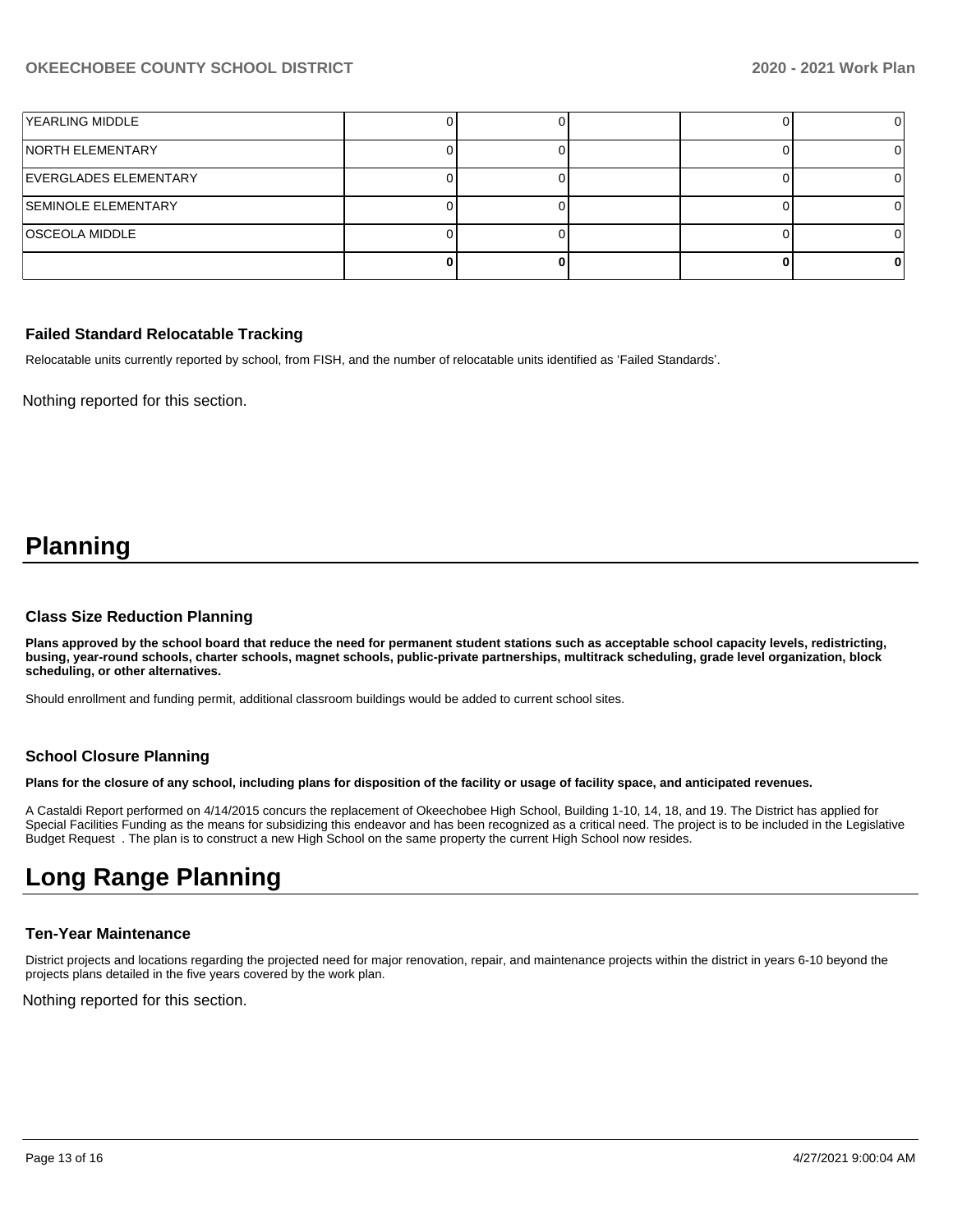#### **Ten-Year Capacity**

Schedule of capital outlay projects projected to ensure the availability of satisfactory student stations for the projected student enrollment in K-12 programs for the future 5 years beyond the 5-year district facilities work program.

Nothing reported for this section.

#### **Ten-Year Planned Utilization**

Schedule of planned capital outlay projects identifying the standard grade groupings, capacities, and planned utilization rates of future educational facilities of the district for both permanent and relocatable facilities.

| <b>Grade Level Projections</b>   | <b>FISH</b><br><b>Student</b><br><b>Stations</b> | <b>Actual 2019 -</b><br><b>2020 FISH</b><br>Capacity | Actual<br>$2019 -$<br>2020<br><b>COFTE</b> | Actual 2019 - 2020<br><b>Utilization</b> | Actual 2020 - 2021 / 2029 - 2030 new<br>Student Capacity to be added/removed | Projected 2029<br>2030 COFTE | Projected 2029 -<br>2030 Utilization |
|----------------------------------|--------------------------------------------------|------------------------------------------------------|--------------------------------------------|------------------------------------------|------------------------------------------------------------------------------|------------------------------|--------------------------------------|
| Elementary - District<br> Totals | 3.594                                            | 3,594                                                | 2,968.94                                   | 82.61 %                                  |                                                                              | 1,928                        | 53.64 %                              |
| Middle - District Totals         | 2.564                                            | 2.307                                                | .842.52                                    | 79.89 %                                  |                                                                              | 2.363                        | 102.43%                              |
| High - District Totals           | 1.617                                            | 1,536                                                | ,303.48                                    | 84.83%                                   |                                                                              | 1.696                        | 110.42 %                             |
| Other - ESE, etc                 | 336                                              | 336                                                  | 126.82                                     | 37.80 %                                  |                                                                              | 24                           | 7.14 %                               |
|                                  | 8,111                                            | 7,773                                                | 6,241.76                                   | 80.30 %                                  |                                                                              | 6,011                        | 77.33 %                              |

**Combination schools are included with the middle schools for student stations, capacity, COFTE and utilization purposes because these facilities all have a 90% utilization factor. Use this space to explain or define the grade groupings for combination schools.** 

No comments to report.

#### **Ten-Year Infrastructure Planning**

**Proposed Location of Planned New, Remodeled, or New Additions to Facilities in 06 thru 10 out years (Section 28).**

Nothing reported for this section.

Plans for closure of any school, including plans for disposition of the facility or usage of facility space, and anticipated revenues in the 06 thru 10 out **years (Section 29).**

Nothing reported for this section.

#### **Twenty-Year Maintenance**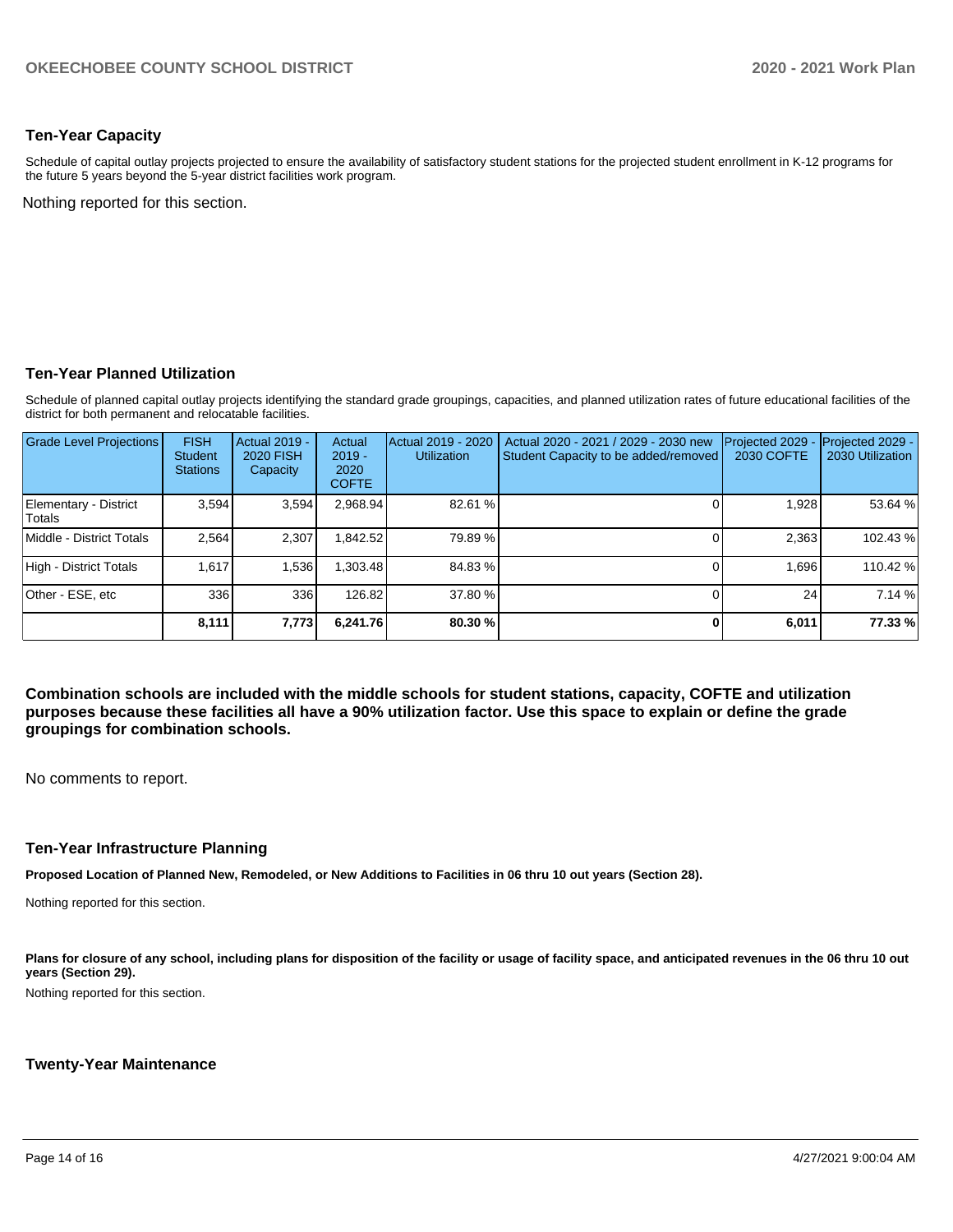District projects and locations regarding the projected need for major renovation, repair, and maintenance projects within the district in years 11-20 beyond the projects plans detailed in the five years covered by the work plan.

Nothing reported for this section.

#### **Twenty-Year Capacity**

Schedule of capital outlay projects projected to ensure the availability of satisfactory student stations for the projected student enrollment in K-12 programs for the future 11-20 years beyond the 5-year district facilities work program.

Nothing reported for this section.

#### **Twenty-Year Planned Utilization**

Schedule of planned capital outlay projects identifying the standard grade groupings, capacities, and planned utilization rates of future educational facilities of the district for both permanent and relocatable facilities.

| Grade Level Projections         | <b>FISH</b><br><b>Student</b><br><b>Stations</b> | Actual 2019 -<br><b>2020 FISH</b><br>Capacity | Actual<br>$2019 -$<br>2020<br><b>COFTE</b> | Actual 2019 - 2020<br><b>Utilization</b> | Actual 2020 - 2021 / 2039 - 2040 new<br>Student Capacity to be added/removed | Projected 2039<br><b>2040 COFTE</b> | Projected 2039 -<br>2040 Utilization |
|---------------------------------|--------------------------------------------------|-----------------------------------------------|--------------------------------------------|------------------------------------------|------------------------------------------------------------------------------|-------------------------------------|--------------------------------------|
| Elementary - District<br>Totals | 3.594                                            | 3,594                                         | 2.968.94                                   | 82.61 %                                  |                                                                              | 1.928                               | 53.64 %                              |
| Middle - District Totals        | 2.564                                            | 2.307                                         | .842.52                                    | 79.89 %                                  |                                                                              | 2,363                               | 102.43%                              |
| High - District Totals          | 1.617                                            | 1,536                                         | 1.303.48                                   | 84.83%                                   |                                                                              | 1.696                               | 110.42 %                             |
| Other - ESE, etc                | 336                                              | 336                                           | 126.82                                     | 37.80 %                                  |                                                                              | 24                                  | 7.14 %                               |
|                                 | 8,111                                            | 7,773                                         | 6,241.76                                   | 80.30 %                                  |                                                                              | 6,011                               | 77.33 %                              |

**Combination schools are included with the middle schools for student stations, capacity, COFTE and utilization purposes because these facilities all have a 90% utilization factor. Use this space to explain or define the grade groupings for combination schools.** 

No comments to report.

**Twenty-Year Infrastructure Planning**